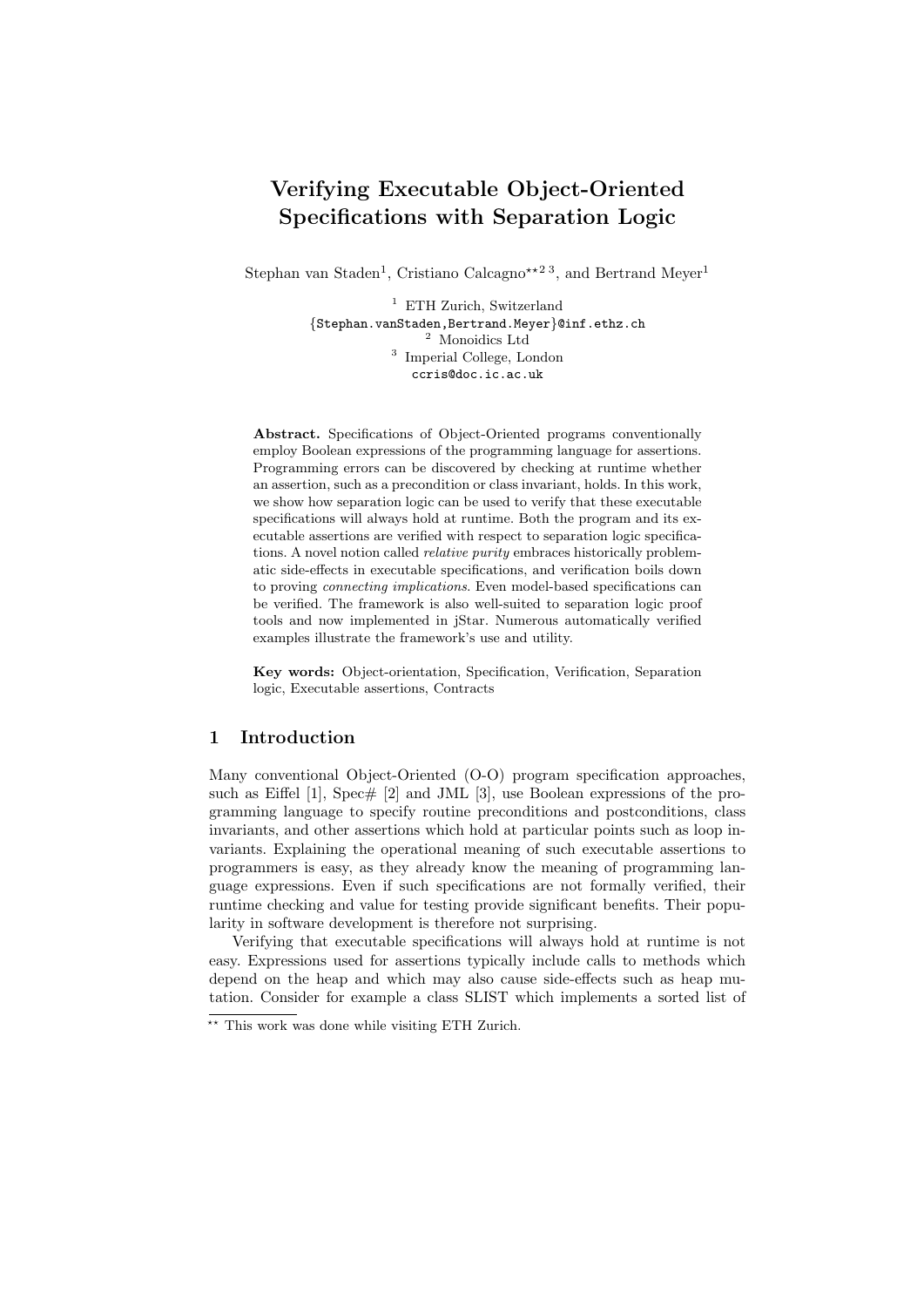integers. The postcondition of method insert(i) can be specified as has(i), meaning that the list has or contains an element i. Yet has(i) might allocate a new iterator, traverse the linked structure, and temporarily affect bookkeeping of active iterators. Translating expressions such as has(i) into logical formulae for static verification is hard. Moreover, programming language expressions might have preconditions and are generally not guaranteed to terminate. This further complicates matters for verification.

In contrast to executable specifications, separation logic predicates are not computations. They specify the effects of computations in terms of program states, i.e. the contents of the stack and heap, and not in terms of outcomes of further computations. Proof systems based on separation logic (e.g. [4, 5]) are promising for O-O verification and can successfully verify common programming patterns such as the Visitor [6] and Composite [7]. Unfortunately, the semantics of separation logic is not yet widely known by O-O programmers.

How separation logic specifications can be used to tame executable ones is the topic of this paper. The guarantee is simple: if a program satisfies its separation logic specification and the executable assertions are verified with the separation logic ones, then all executable assertions are guaranteed to hold at runtime. We do not verify the program with respect to its executable assertions, we verify the program *and* its executable assertions with respect to a separation logic specification. For example, if a program containing class SLIST satisifies its separation logic specification, and the separation logic postcondition of insert(i) is Q, then we are guaranteed that the executable postcondition, has(i), will always hold at runtime if we can prove the *connecting implication*  $Q \Rightarrow$  has(i). A connecting implication connects the world of separation logic predicates with the one of Boolean programming language expressions. It is proved in this case by deriving the Hoare-style triple  ${Q}v := \text{has}(i) {Q} \wedge v = \text{True}$ , where v is a fresh variable. A novel notion called relative purity is embedded in connecting implications and embraces side-effects in expressions such as has(i). The logical framework depends on the non-faulting semantics of separation logic triples and its ∗-connective, as we shall see.

We believe that executable and separation logic specifications can be complementary in O-O software development. The proposed formal framework accommodates both ordinary programmers and proof experts. Programmers can express their intentions in the form of executable assertions and use runtime checking to identify faults. While software designs are still evolving, it is probably also easier to change executable assertions than more elaborate specifications. We envisage that in a second phase, once the software has stabilized and many faults have been removed, proof experts would annotate the critical parts with separation logic for verification. At this point the executable assertions do not have to be discarded: our framework integrates the specification approaches and can verify whether the expectations recorded in executable assertions are fulfilled. Problems in the verification of executable assertions can indicate discrepancies between the two types of specifications, e.g. a misunderstanding by the separation logic specifier as to when a routine may be called. Executable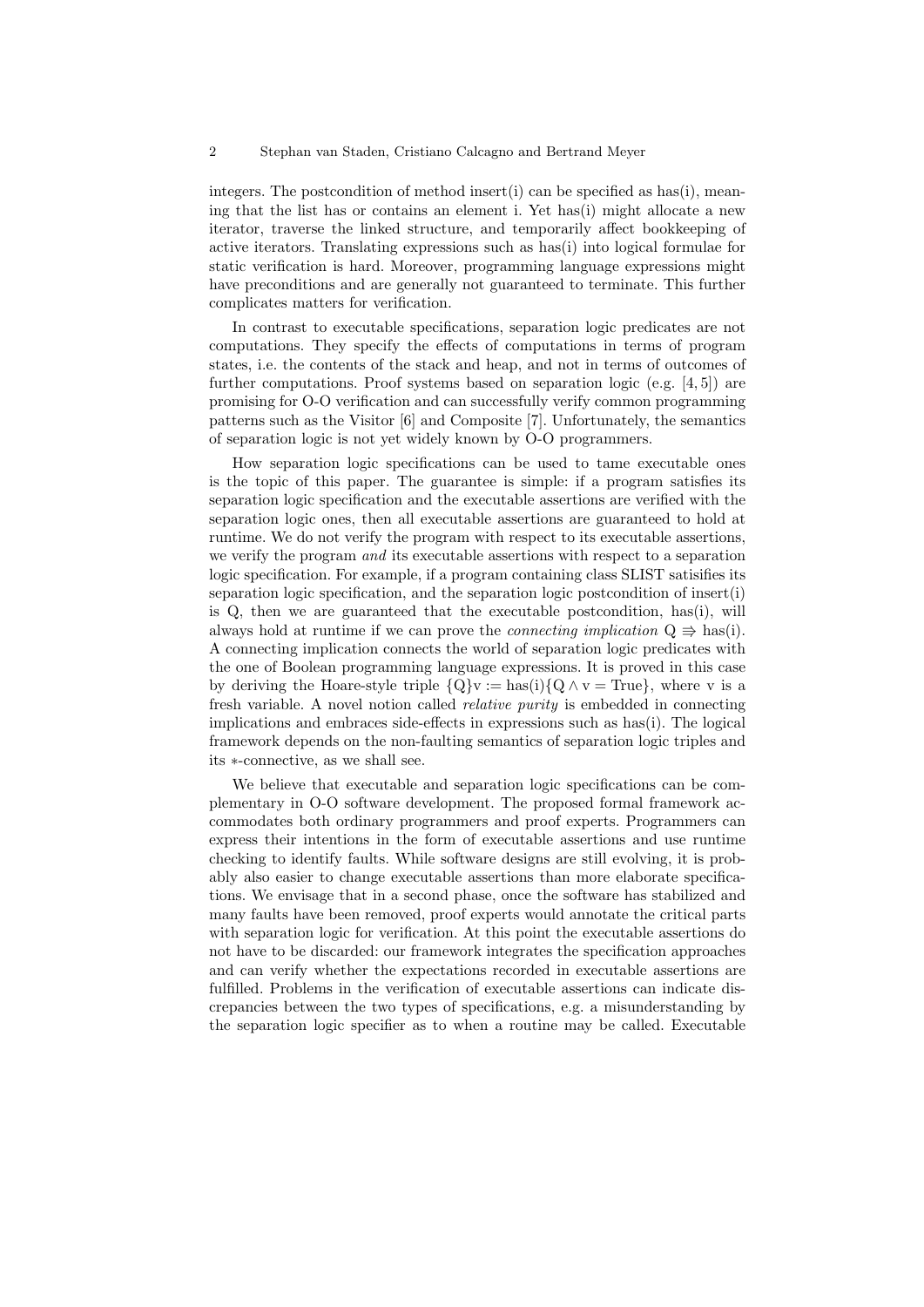and separation logic specifications can therefore complement each other even in verification.

This paper makes several contributions in the area of O-O specification and verification:

- 1. It describes a simple technique based on connecting implications for verifying executable preconditions and postconditions. It gives executable assertions a semantics based on their semantics as expressions. The formalization can even be applied to contracts for non-O-O non-garbage collected languages such as C.
- 2. It presents simple techniques to verify class invariants. If an invariant is specified with a separation logic predicate, then properties of the invariant, such as the fact that it holds in all visible states [8], often follow as a consequence. The framework can help to devise flexible and sound class invariant protocols.
- 3. It illustrates the framework's applicability to model-based specifications [9], where model classes and model queries are used to strengthen contracts [10].
- 4. It shows how the novel notion of relative purity tolerates side-effects in executable assertions to a high degree.

The techniques are well-suited to separation logic proof tools. We implemented them in the jStar tool [6] and verified the paper's examples automatically.

A discussion of background material follows in Section 2. Precondition and postcondition verification are the topics of Sections 3 and 4 respectively. Section 5 contains an exposition on class invariants. The verification techniques are then applied to model-based specifications in Section 6. Relative purity and predicate extraction are considered in Section 7. A discussion of the jStar implementation follows in Section 8. Finally, Section 9 concludes and mentions related work.

### 2 Background

The paper presents the verification framework in an abstract setting, which can be instantiated with concrete languages and proof systems. The abstract setting is not committed to a particular separation logic, proof system or language type. It is even applicable to non-O-O non-garbage-collected languages such as C. Our presentation uses an O-O language and proof system to illustrate the abstract ideas with concrete examples.

#### 2.1 The abstract setting: triples and footprints

An abstract triple is of the form  $\{P\}s\{Q\}$ . The partial correctness meaning of a triple is as follows: statement s does not fault when executed in a state satisfying P, and if it terminates then the resulting state satisfies Q. Faulting occurs when s accesses unallocated memory. In O-O terms, 'unallocated memory' means heap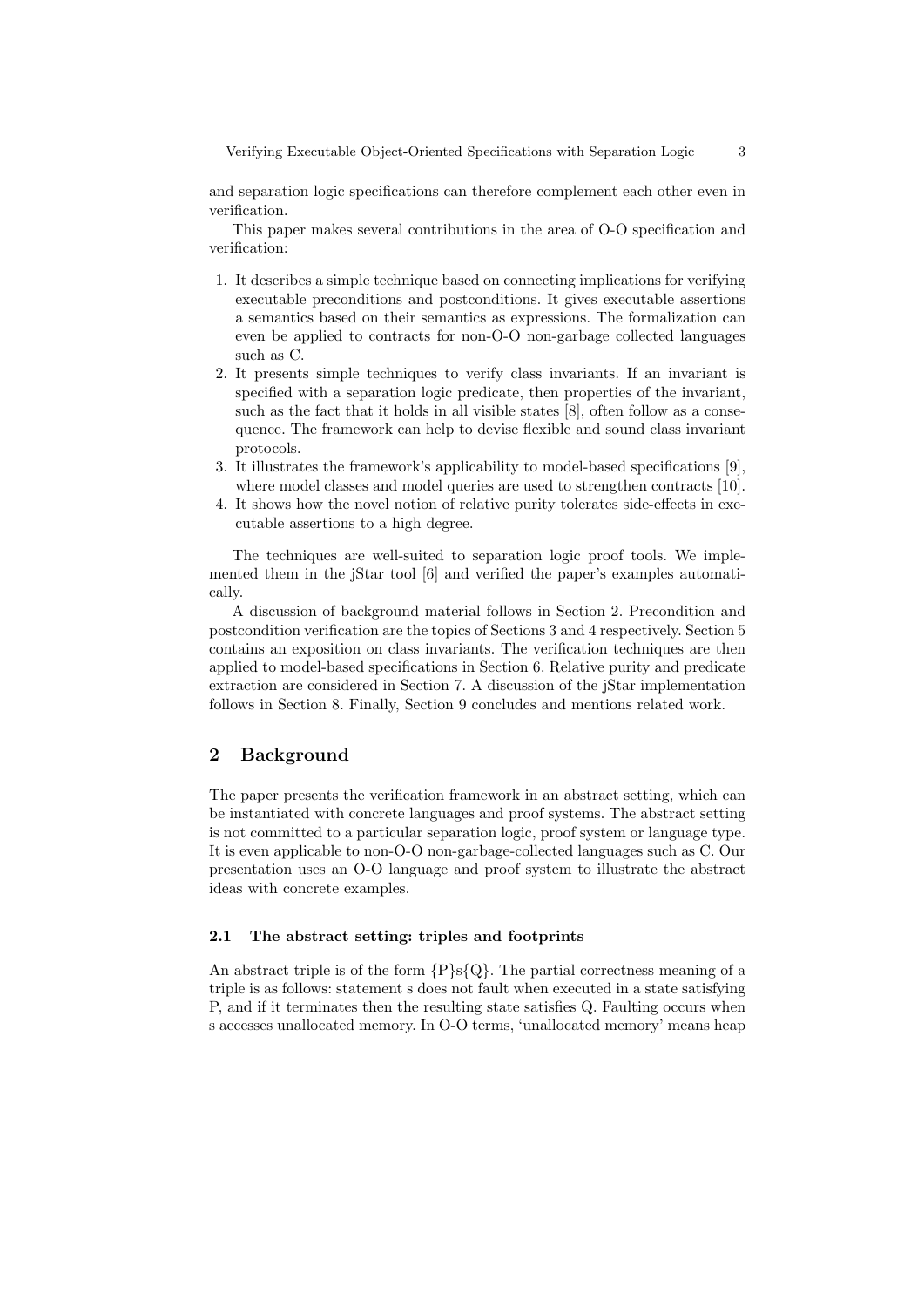storage which is not necessarily present in the initial state<sup>4</sup> and not allocated by s before being accessed. O'Hearn [11] uses the term footprint of s to describe the minimal state from which s can be executed safely. So s when executed in a state satisfying P will not fault if P describes at least the footprint of s. The notion of footprint has been expanded since [12], yet this is of little concern here.

#### 2.2 The concrete setting: an O-O language and proof system

O-O language The programming language notation is based on Eiffel [1]. Void corresponds to 'null' in other languages. Two reserved program variables Current and Result denote the current object ('this') and the result of a function call respectively. Current is never Void. The term *feature* describes methods and fields, sometimes called the 'members' of a class. Feature overloading, including method overloading, is not allowed. We drop empty argument lists in method declarations and calls, and adhere to the uniform access principle [1] where queries can be implemented by fields or result-returning methods.

Predicates Predicates have the usual intuitionistic separation logic semantics [13, 11, 14, 5]. Informally, the predicate  $x.f \rightarrow e$  means that the f field of object x has value e, and P ∗ Q means that P and Q hold for disjoint portions of the heap. The predicate x : C means x references an object whose dynamic type is exactly C, and  $x \leq C$  means x references an object whose dynamic type is a subtype of C. In both cases  $x \neq \text{Void}$ , and  $x : C \Rightarrow x \leq C$ . Within a context, if x is declared of type C then  $x \leq C$  whenever  $x \neq \text{Void}$ .

As customary in a Hoare-style logic, we allow auxiliary variables<sup>5</sup> in predicates.  $FV(P)$  denotes the set of free variables, i.e. free program and auxiliary variables, in predicate P.

Abstract predicate families [15, 5] facilitate O-O abstraction in predicates. An abstract predicate family (abbreviated  $\alpha$ *pf*) provides an abstract predicate p for which each class C can define an entry p@C. The first argument of an apf predicate or entry is called the root. The root followed by a dot is written before the apf predicate or entry name. The whole prefix is omitted if the root is Current. An apf predicate's root can never be Void. Since the meaning of an apf predicate depends on the dynamic type of the root object, it can be seen as mirroring dynamic dispatch of object-orientation in the logic. The other arguments of an apf predicate or entry are a set of tagged arguments, where tag names provide useful hints about the purpose of tagged values. Apfs offer high levels of abstraction in specifications and proofs: apf predicates and entries are treated abstractly by clients, unless information about them is made explicitly available [4].

Finally, inductive data types and functions involving them are used in predicates. This paper employs only sequences of integers, where  $\alpha$  and  $\beta$  are sequencevalued variables.  $\epsilon$  denotes the empty sequence, and [e] denotes the singleton

<sup>4</sup> Separation logic systems do not rely on well-formedness of the heap.

<sup>&</sup>lt;sup>5</sup> Also called *logical* or *ghost* variables.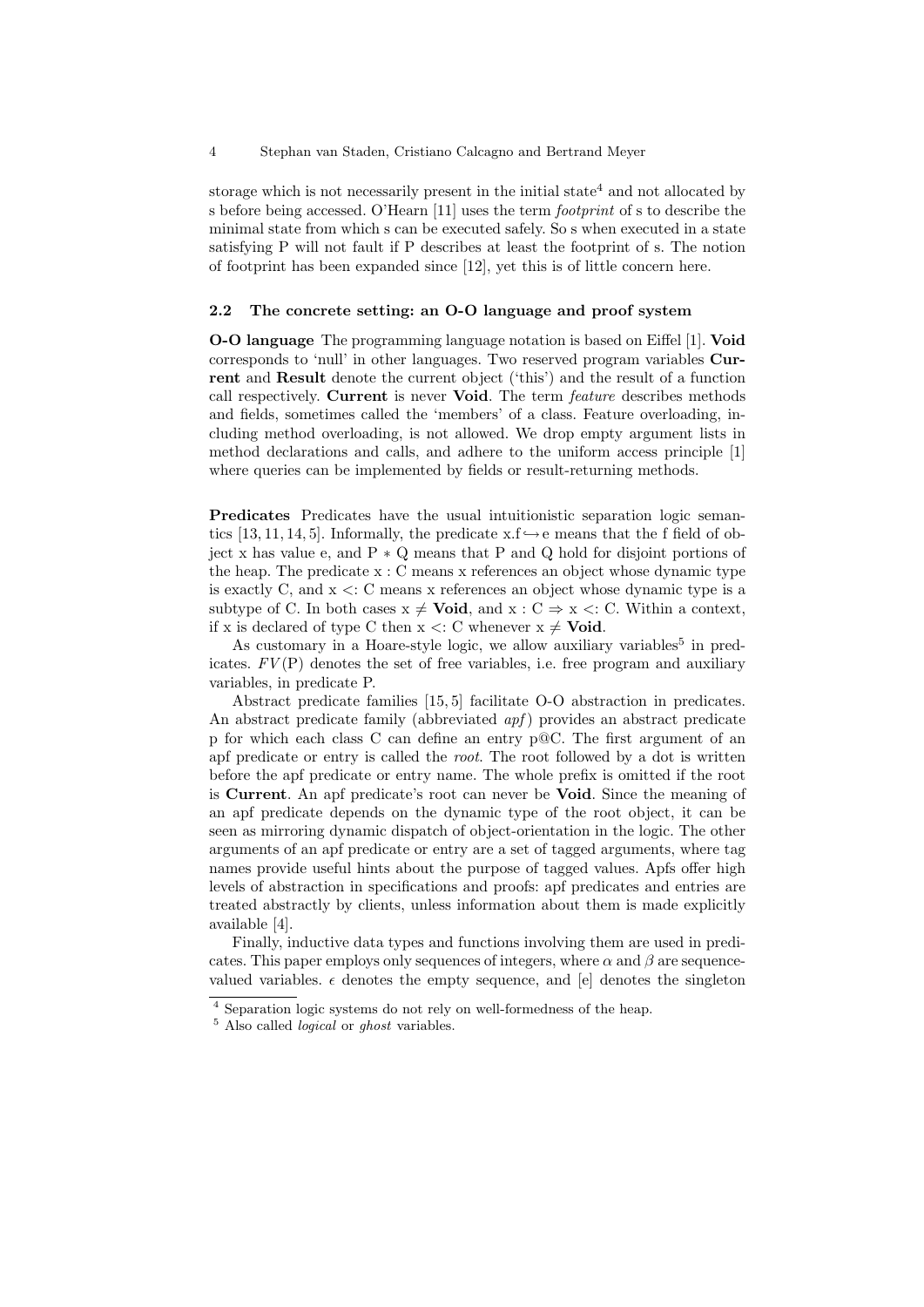sequence whose only element is e. The length of  $\alpha$  is written  $|\alpha|$ , the i'th element of  $\alpha$  is  $\alpha_i$ , and  $\alpha+\beta$  denotes the sequence obtained by appending  $\alpha$  and  $\beta$ .

Separation logic proof system The proof system for partial correctness we use is described in [4]. An understanding of Parkinson and Bierman's proof system [5] also suffices, since the extensions which [4] provides are exercised sparingly in the presentation.

Judgments about statements are of the form  $\Delta; \Gamma \vdash_s \{P\}$ s $\{Q\}$ , where s is a statement and P and Q are separation logic predicates. The predicate  $\Delta$  contains assumptions about the class in which s appears, and the environment  $\Gamma$  contains specifications of all methods in a program. In examples we leave  $\Delta$  and  $\Gamma$  implicit, since the presented proofs do not rely on  $\Delta$  and method specifications appear in program listings.

The proof rules for most statements are standard (see e.g. [14, 4]). Verification of a dynamically dispatched call uses the called feature's dynamic separation logic specification. Provided x is not y and x is not in  $\overline{z}$ , the rule for a dynamically dispatched result-returning call is:

$$
\frac{\Gamma(C.f) = (\overline{u}, \{P\}, \{Q\})}{\Delta; \Gamma \vdash_s \{P[y, \overline{z}/\text{Current}, \overline{u}] * y <: C\}}\n x := y.f(\overline{z})\n \{Q[y, \overline{z}, x/\text{Current}, \overline{u}, \text{Result}]\}
$$

where  $\bar{u}$  are the formal arguments of feature f in class C.

Structural rules for manipulating statement judgments include the rule of Consequence and the Auxiliary variable elimination rule. Separation logic also has the Frame rule, which facilitates local reasoning with high levels of abstraction in the presence of aliasing. Provided s modifies no variable in  $FV(T)$ :

$$
\frac{\Delta; \Gamma \vdash_s \{P\} \{Q\}}{\Delta; \Gamma \vdash_s \{P * T\} \{Q * T\}}
$$
Frame

Informally, the Frame rule states that a statement does not modify disjoint portions of the heap, since the statement can never access storage outside its footprint.

Programming language expressions The kernel language [4] for which the proof system is defined uses simple statements and expressions. To facilitate formal reasoning about executable assertions, the function  $(E<sub>v</sub>$  translates a programming language statement  $v := E$  to an equivalent kernel language statement. We assume v has the same static type as expression E and that  $t, t_1, \ldots t_n$  are fresh variables:

$$
\langle [x]_v \stackrel{\text{def}}{=} v := x, \text{ if } x \text{ is a variable, } \text{\text{void or True}}.
$$
\n
$$
\langle [e_0.f(e_1,\ldots,e_n)] \rangle_v \stackrel{\text{def}}{=} \langle [e_0]_{t_0};\ldots; \langle [e_n]_{t_n}; v := t_0.f(t_1,\ldots,t_n)
$$
\n
$$
\langle [not e]_v \stackrel{\text{def}}{=} \langle [e]_{t}; v := \text{not } t
$$
\n
$$
\langle [e_1 \text{op } e_2]_v \stackrel{\text{def}}{=} \langle [e_1]_{t_1}; \langle [e_2]_{t_2}; v := t_1 \text{ op } t_2, \text{ if } \text{op} \in \{\text{and}, +, -, =, > =\}.
$$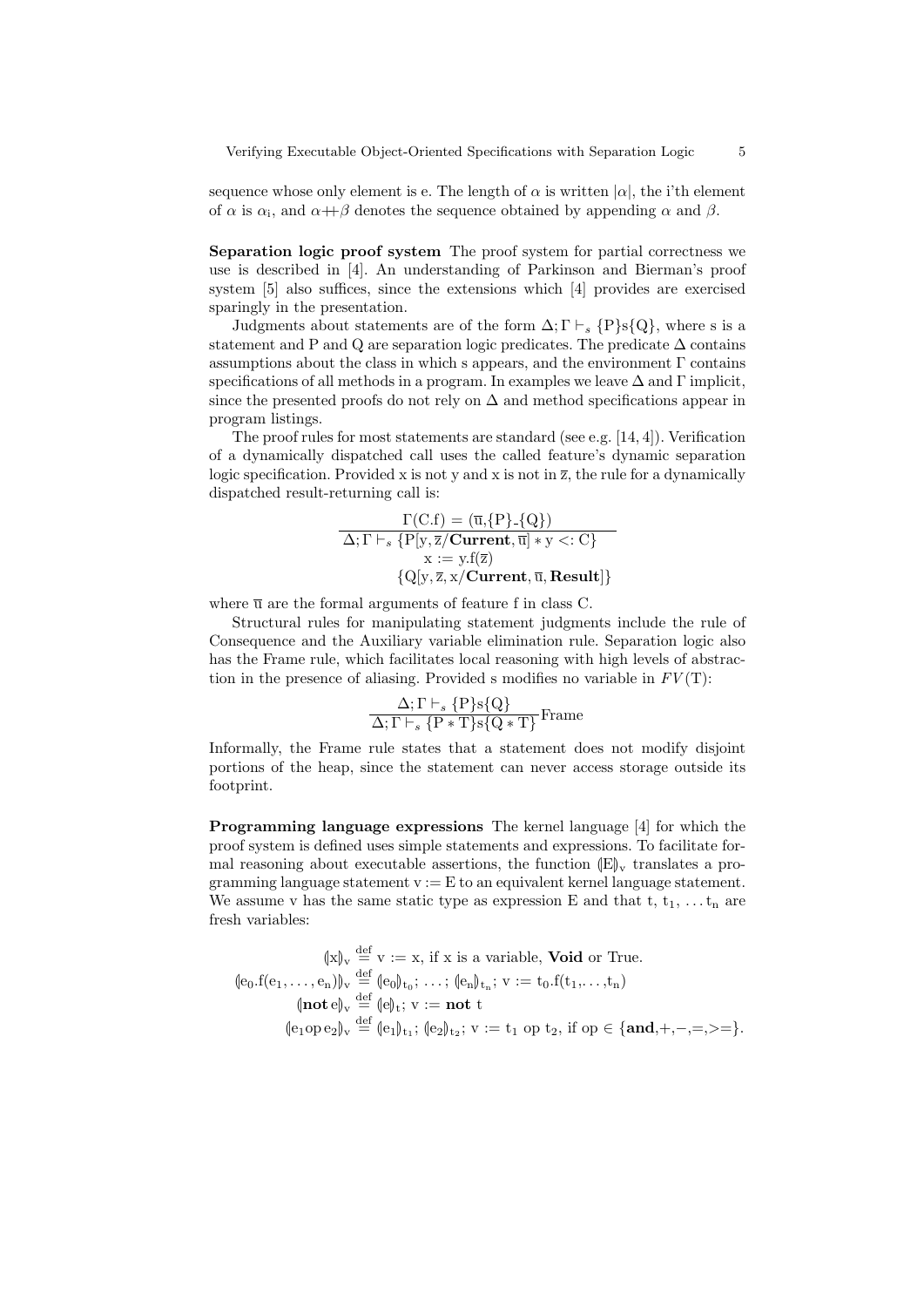The translation function preserves the semantics of complex programming language expressions. For example, if the source language used short-circuit evaluation of  $e_1$  and  $e_2$  instead, then its translation would have involved a conditional statement.

### 3 Precondition verification

Given a separation logic predicate P and an executable assertion B which should hold at the same program point, the question is whether B somehow follows from P. To this end we define the connecting implication  $P \Rightarrow B$ , which informally means that P is sufficient to evaluate B to True:

 $P \Rightarrow B \stackrel{\text{def}}{=} \{P\}v := B\{P \wedge v = \text{True}\},$  where v is a fresh variable.

The intuition behind the definition is that in every state satisfying P, we can evaluate B into v without faulting, and if this computation terminates, then P will hold in the resulting state and v will have value True. The routine body relies on P, so it must be re-established by the evaluation of B. This enforces a notion of purity on B, i.e. it prevents B from performing certain kinds of side-effects while allowing others. Section 7.1 contains more about this.

In the concrete setting of the O-O proof system, there is a sufficient condition<sup>6</sup> for  $P \Rightarrow B$ :

If  $\Delta; \Gamma \vdash_s \{P\}(\mathbb{B})_v\{P * v = \text{True}\}\$ , then  $P \Rightarrow B$  under  $\Delta$  and  $\Gamma$ .

In intuitionistic separation logic, which is used for garbage-collected O-O languages such as our concrete one,  $(P * e = e') \Leftrightarrow (P \wedge e = e')$ . The  $\Delta; \Gamma$  used to verify a B appearing in class C is the same  $\Delta$ ; Γ under which statements and methods of C are verified. In the presented examples we omit explicit reference to  $\Delta$  and Γ, since none of them uses the additional logical assumptions in  $\Delta$ , and method specifications in  $\Gamma$  can be read directly from code listings. For a formal treatment of  $\Delta$  and  $\Gamma$ , the reader is referred to [4].

Examples. Consider the method preconditions of class SLIST in Figure 1.

1. The executable precondition of the constructor SLIST and features insert, has, count and is empty is True. For any separation logic predicate P it holds that  $P \Rightarrow True$ :

| $-$ Assigment axiom<br>$\underline{\Delta};\underline{\Gamma\vdash_s\{\text{True}=\text{True}\}}\mathrm{v}:=\overline{\text{True}\{\mathrm{v}=\text{True}\}}$                                        |
|------------------------------------------------------------------------------------------------------------------------------------------------------------------------------------------------------|
| -Consequence<br>$\overline{\Delta;\Gamma\vdash_s{\text{True}}\{v:=\text{True}\{v=\text{True}\}}$                                                                                                     |
| $\frac{\Delta; \overline{\Gamma \vdash_s \{ \text{True} * P \} v := \text{True} \{ v = \text{True} * P \}}}{\Delta; \Gamma \vdash_s \{ P \} v := \text{True} \{ P * v = \text{True} \}}$ Consequence |
|                                                                                                                                                                                                      |

 $^6$  Whether or not this condition is also necessary depends on the completeness of the  $\,$ proof system.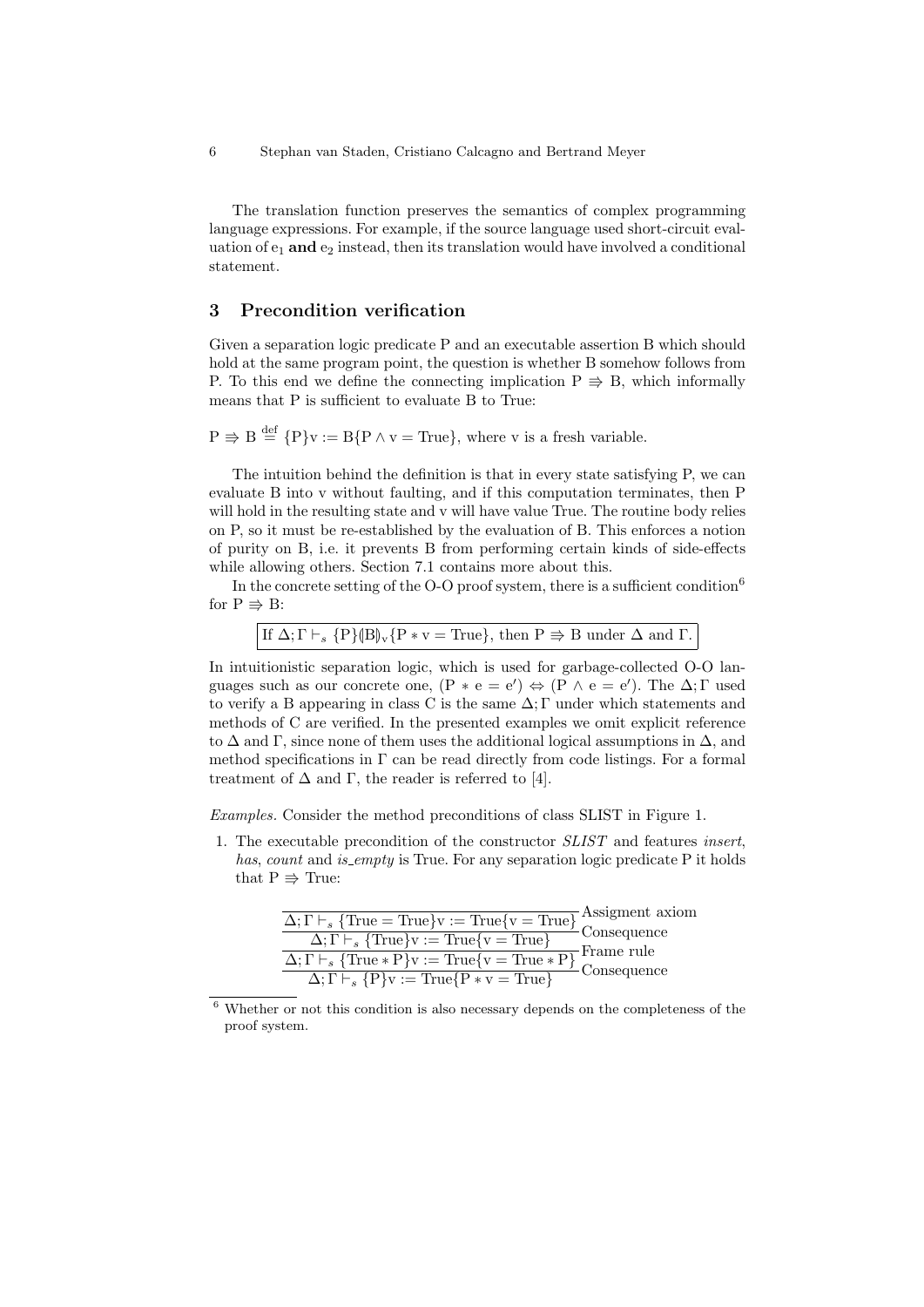```
class SLIST
define x.L@SLIST(l: \alpha) as ...
axiom
    L sorted: \forall \alpha \cdot L(l: \alpha) \Rightarrow [\forall i, j \in (1..|\alpha|) \cdot i < j \Rightarrow \alpha_i \leq \alpha_i]feature
    SLIST
    dynamic \{True\} {L(l: \epsilon)}
    executable {True} {is empty}
    insert(i: INT)
    dynamic \{L(l: \alpha)\}\ {\exists \alpha_F, \alpha_S \cdot L(l: \alpha_F + [i] + \alpha_S) * \alpha_F + \alpha_S = \alpha}
    executable {True} {has(i) and count = old(count) + 1}
    remove first
    dynamic {L(1: [e]+ \alpha)} {L(1: \alpha)}executable {not is empty} {count = old(count) - 1}
    first: INT
    dynamic {L(l: [e]+ \alpha)} {L(l: [e]+ \alpha) * Result = e}
     executable {not is empty} {not is empty}
    has(i: INT): BOOL
    dynamic {L(l: \alpha)} {L(l: \alpha) * Result = (\exists j \in 1..|\alpha| \cdot \alpha_j = i)}
    executable {True} {True}
    count: INT
     dynamic {L(l: \alpha)} {L(l: \alpha) * Result = |\alpha|}
     executable {True} {True}
    is empty: BOOL
    dynamic {L(l: \alpha)}. {L(l: \alpha) * Result = (\alpha = \epsilon)}executable {True} {True}
invariant
    count non negative: {L(1: \alpha)} count >= 0empty definition: {L(l: \alpha)} is empty = (count = 0)
end
```
Fig. 1. The interface of a sorted list class.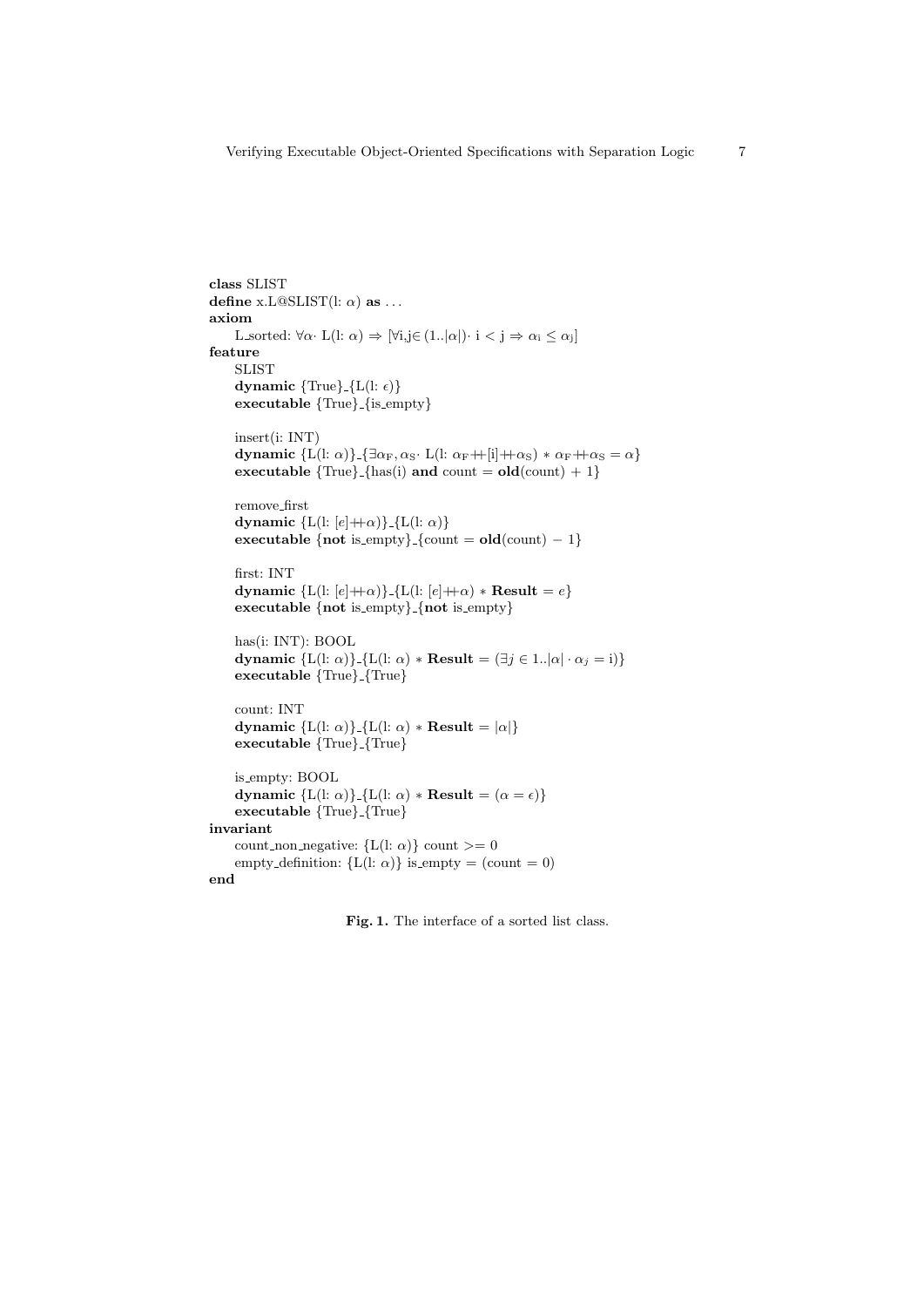The side-condition of the Frame rule is satisfied:  ${modifies(v := True) = \{v\}}$ and  $\{v\} \cap FV(P) = \emptyset$  (remember that v is fresh). The second application of Consequence used the commutativity of  $*$  and the fact that  $P \Rightarrow (P * True)$ in intuitionistic separation logic.

Instead of such detailed proofs, the rest of the paper uses proof outlines where statements are interspersed between assertions. Explicitly mentioning the freshness of certain variables is omitted if it is clear from the context. The above proof looks as follows in outline form:

{P}  $v := True$  ${P * v = True}$ 

2. The preconditions of remove first and first are identical. Here is a proof of  $L(l: [e] + \alpha) \Rightarrow$  not is empty:

 ${L(l: [e] + \alpha)}$  $t :=$  is empty  ${L(1: [e]+ \alpha) * t = ([e]+ \alpha = \epsilon)}$  ${L(l: |e| + \alpha) * t = False}$  $v := \textbf{not } t$  ${L(l: [e]+ \alpha) * t = False * v = \neg t}$  ${L(1: |e| + \alpha) * v = True}$ 

3. The executable precondition does not always follow from the separation logic one. Suppose that the executable precondition of has is not True but instead not is empty. A proof attempt of  $L(l: \alpha) \Rightarrow (not \text{ is empty})$  proceeds as follows:

 ${L(l: \alpha)}$  $t := is$ \_empty  ${L(l: \alpha) * t = (\alpha = \epsilon)}$  $v := \textbf{not } t$  ${L(l: \alpha) * t = (\alpha = \epsilon) * v = \neg t}$  ${L(l: \alpha) * v = (\alpha \neq \epsilon)}$ 

Since  $\alpha \neq \epsilon$  is not a consequence, the proof cannot conclude with L(l:  $\alpha$ )  $*$  $v = True$ . The separation logic specification is too weak to demonstrate the executable one.<sup>7</sup>

Such a clash of specifications has several potential causes. The executable assertion is maybe overly restrictive, or it captures important semantic properties of the domain which the separation logic one ignores. If the issue is not resolved, there is no guarantee that the executable assertion will hold at runtime.

The rest of the paper contains more examples of the form  $P \Rightarrow B$ .

<sup>&</sup>lt;sup>7</sup> In fact we have shown that (not is empty) evaluates to False if  $\alpha = \epsilon$ , so the only way it can also evaluate to True is when it loops forever. A verified implementation of SLIST (and classes transitively used by it) for which (not is empty) terminates when executed in some initial state satisfying  $L(l: \epsilon)$  comprises a counterexample for  $L(l: \alpha) \Rightarrow (not \text{ is empty}).$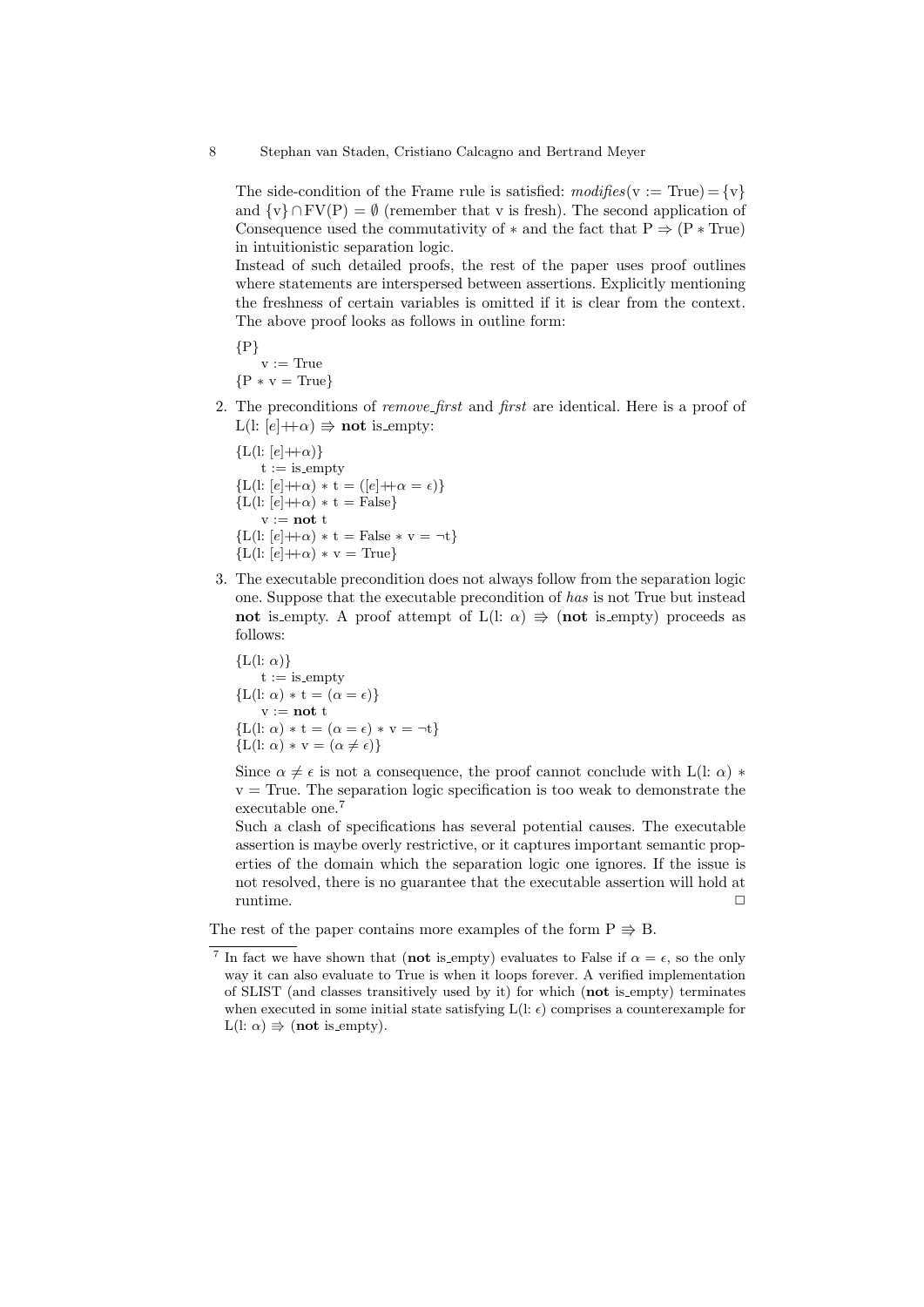Verifying Executable Object-Oriented Specifications with Separation Logic 9

### 4 Postcondition verification

Executable postconditions for routines may contain so-called old-expressions. The old-expression  $\text{old}(E)$  denotes the value of expression E in the state right before the routine is executed, i.e. the state which satisfies the precondition.

Given two separation logic predicates P and Q and an executable assertion B which may contain old-expressions, the connecting implication  $P,Q \Rightarrow B$  informally means that any pre-state satisfying P and any post-state satisfying Q are sufficient to evaluate B to True:

Let  $\text{old}(E_1), \ldots, \text{old}(E_n)$  be the list of old-expressions in B and let v,  $v_1, \ldots, v_n$ be fresh variables.

$$
\begin{array}{c} P,Q \Rrightarrow B \stackrel{\text{def}}{=} \exists R. \{P\}(v_1 := E_1, \ldots, v_n := E_n) \{P * R\} \text{ and } \\ \{Q * R\}v := B[v_1; \ldots; v_n] \{Q \land v = True\} \\ B[v_1; \ldots; v_n] \stackrel{\text{def}}{=} B[v_1/\text{old}(E_1), \ldots, v_n/\text{old}(E_n)] \end{array}
$$

Intuitively, R contains the result of evaluating  $(v_1:=E_1,\ldots,v_n:=E_n)$  in the pre-state where P holds. Old-expression evaluation must re-establish P because the routine body relies on it. The existence of old-expression results depends on runtime checking, so R is not contained in Q and the body is not allowed to access state described by R. The body is verified only with respect to P and Q, which guarantees that it will establish Q upon termination and never touch R. So  $Q * R$  holds right after the body's execution. Evaluating  $B[v_1; \ldots; v_n]$  in this state should yield True and re-establish Q, since clients depend on the fact that Q holds. Figure 2 summarizes the proof obligations of a routine.



Fig. 2. (a) Routine r and its specification. (b) Resulting proof obligations. (c) Proof obligations as triples in a proof outline.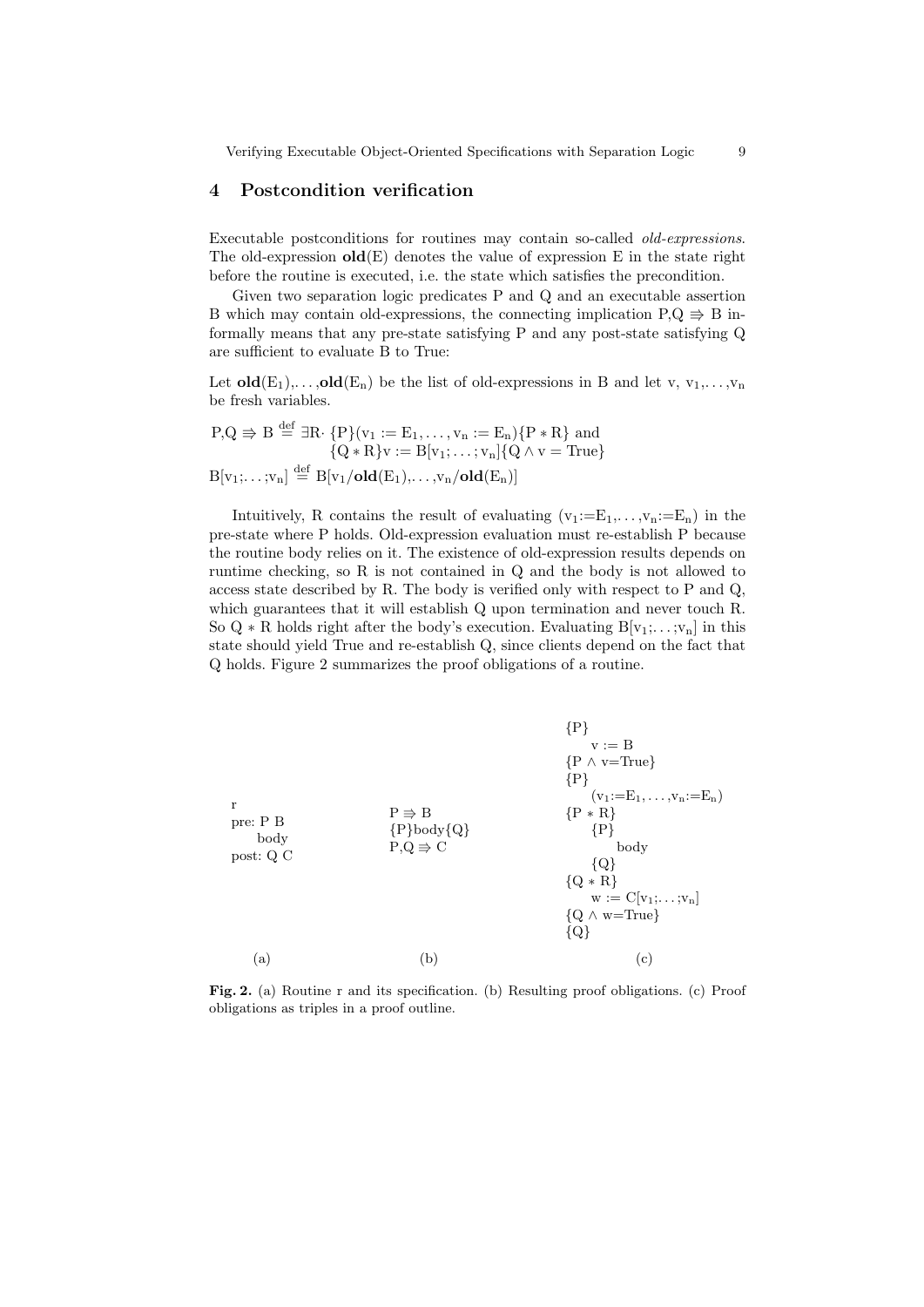The predicate R will almost certainly have  $v_1, \ldots, v_n$  as free variables, but should not have free variables which are modified by the routine body.<sup>8</sup>

An assertion language's semantics will stipulate how to prove a triple of the form  $\{P\}(v_1 := E_1, \ldots, v_n := E_n)\{Q\}$ . For example, if old-expressions are evaluated in an unspecified order, then  ${P}_{s} {Q}$  must be proved for every permutation s of  $(v_1:=E_1,\ldots,v_n:=E_n)$ .

In our concrete O-O setting, the assertion language specification states that old-expressions will be evaluated in an arbitrary order. The following condition is sufficient (but not necessary<sup>9</sup>) for concluding  $P,Q \Rightarrow B$ :

```
If \forall i \in (1..n) \cdot \Delta; \Gamma \vdash_s \{P\}(\mathbb{E}_i|_{v_i}\{P \ast R_i\} \text{ with } \mathbf{Result} \notin FV(R_i)and \Delta; \Gamma \vdash_s \{Q * R_1 * \ldots * R_n\} v := B[v_1; \ldots; v_n] \{Q * v = True\}then P,Q \Rightarrow B under \Delta and \Gamma.
```
Once again, an assertion B appearing in class C is verified with the same  $\Delta$ ; Γ as the statements and methods of C.

Relationships between  $P,Q \Rightarrow B$  and  $Q \Rightarrow B$  exist, which are convenient in proofs because many executable postconditions contain no old-expressions.

1. If P,Q  $\Rightarrow$  B then Q  $\Rightarrow$  B whenever B contains no old-expression. 2. If  $Q \Rightarrow B$  then  $P,Q \Rightarrow B$  for any P. So P,Q  $\Rightarrow$  B iff Q  $\Rightarrow$  B whenever B contains no old-expression.

Examples. Consider class SLIST in Figure 1.

1. For remove\_first, it is the case that  $L(l: [e]+\alpha)$ , $L(l: \alpha) \Rightarrow$  (count = **old**(count)  $-$  1). The executable postcondition contains one old-expression and E<sub>1</sub> = count. Here is the first part of the proof:

 ${L(l: [e]+ \alpha)}$  $t1 := \text{count}$  ${L(l: [e] + \alpha) * t1 = |[e] + \alpha}$ 

Notice that  $FV(t1 = |[e]+|\alpha|) = \{t1,e,\alpha\}$ . Using  $(t1 = |[e]+|\alpha|)$  for R<sub>1</sub> completes the proof:

```
{L(l: \alpha) * t1 = |[e] + \alpha|}t2 := \text{count}{L(1: \alpha) * t2 = |\alpha| * t1 = |e| + |\alpha|}{L(l: \alpha) * t2 = |\alpha| * t1 = |\alpha| + 1}t3 := t1 - 1{L(l: \alpha) * t2 = |\alpha| * t1 = |\alpha| + 1 * t3 = |\alpha|}
```
 $^8$  This allows the transfer of R over the routine body with the Frame rule.

<sup>&</sup>lt;sup>9</sup> Suppose we take ( $\exists e \cdot o.f \hookrightarrow e * even(e)$ ) for P and  $o.f++$  for both E<sub>1</sub> and E<sub>2</sub>. Since there exists no  $R_i$  such that  $\Delta; \Gamma \vdash_s \{P\} (E_i)_{v_i} \{P * R_i\}$  for  $i \in 1..2$ , the rule cannot prove P,True  $\Rightarrow$  odd(**old**(E<sub>1</sub>)+**old**(E<sub>2</sub>)).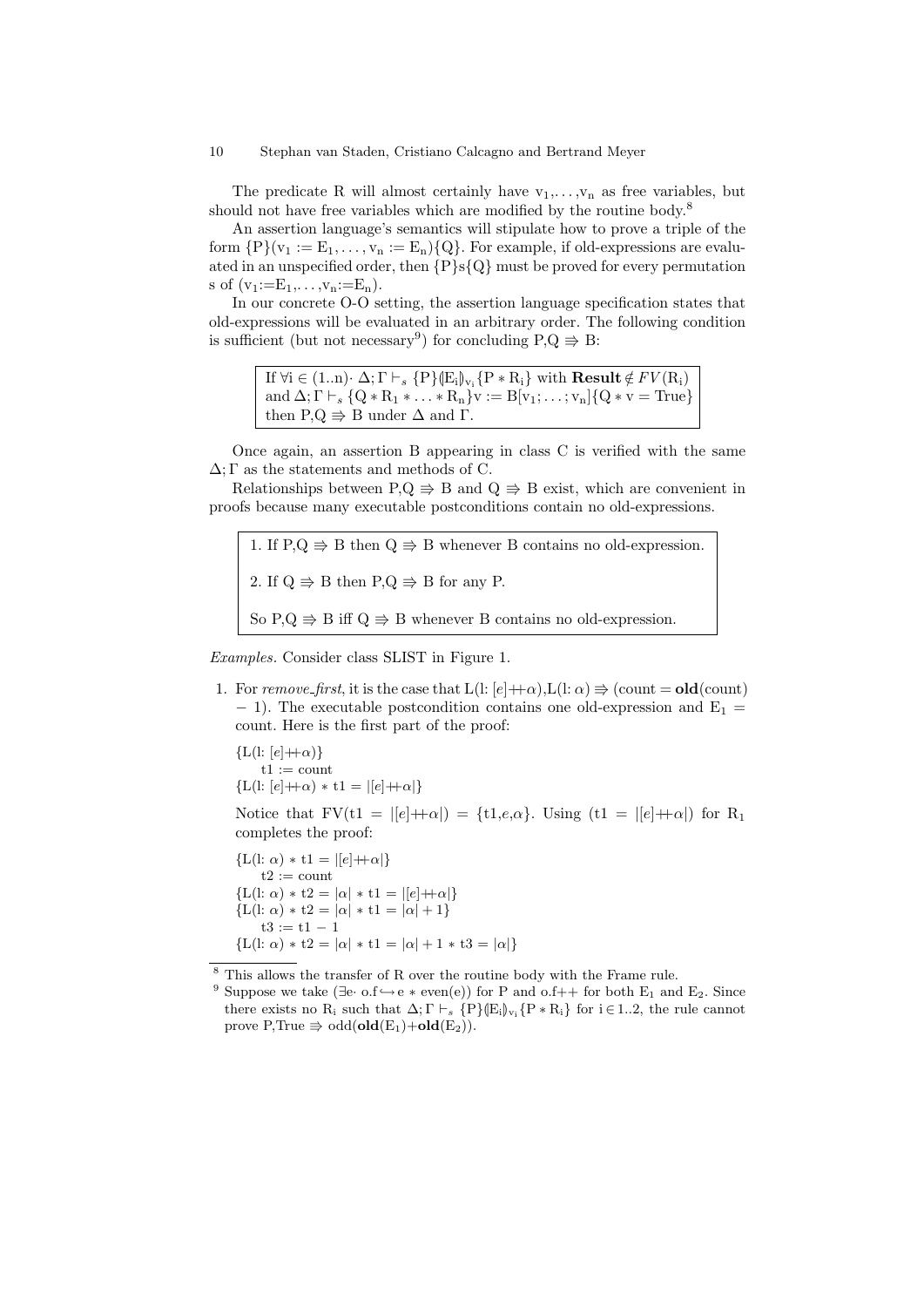Verifying Executable Object-Oriented Specifications with Separation Logic 11

 ${L(l: \alpha) * t2 = |\alpha| * t3 = |\alpha|}$  $v := t2 = t3$  ${L(1: \alpha) * t2 = |\alpha| * t3 = |\alpha| * v = (t2 = t3)}$  ${L(l: \alpha) * v = True}$ 

2. The executable postcondition of the constructor SLIST contains no oldexpression, so it suffices to prove  $L(l: \epsilon) \Rightarrow$  is empty:

 ${L(l: \epsilon)}$  $v := i s$ <sub>empty</sub>  ${L(l: \epsilon) * v = (\epsilon = \epsilon)}$  ${L(l: \epsilon) * v = True}$ 

3. The executable postcondition of first contains no old-expression, so we only need (L(l:  $[e] + \alpha$ ) \* **Result** =  $e$ )  $\Rightarrow$  **not** is empty. Example 2 in the previous section established the inner triple of the proof:

 ${L(1: [e]+ \alpha) * \textbf{Result} = e}$  ${L(l: [e] + \alpha)}$  $\langle \textbf{not} \text{ is\_empty} \rangle_{\text{v}}$  ${L(l: [e] + \alpha) * v = True}$  ${L(l: [e]+ \alpha) * v = True * Result = e}$  ${L(l: |e| + \alpha) * \textbf{Result} = e * v = True}$ 

The Frame rule is key to the proof.

4. Consider the postcondition of insert. It contains one old-expression, namely old(count):

 ${L(l: \alpha)}$  $t1 := \text{count}$  ${L(l: \alpha) * t1 = |\alpha|}$ 

The second part of the proof consists of small pieces which are put together.

 ${L(l: \alpha_F + |i| + \alpha_S)}$  $t2 := \text{has}(i)$  ${L(l: \alpha_F + [i] + \alpha_S) * t2 = (\exists j \in 1..|\alpha_F + [i] + \alpha_S) \cdot (\alpha_F + [i] + \alpha_S)_{i} = i}$  ${L(1: \alpha_F + [i] + \alpha_S) * t2 = True}$ 

Applying Frame and Consequence to this triple yields Piece 1:

 ${L(l: \alpha_F + [i] + \alpha_S) * \alpha_F + \alpha_S = \alpha * t1 = |\alpha|}$  $t2 := \text{has}(i)$  ${L(l: \alpha_F + [i] + \alpha_S) * \alpha_F + \alpha_S = \alpha * t1 = |\alpha| * t2 = True}$ 

Next, we prove

```
{L(l: \alpha_F + |i| + \alpha_S) * \alpha_F + \alpha_S = \alpha * t1 = |\alpha|}t3 := \text{count}{L(l: \alpha_F + [i] + \alpha_S) * t3 = |\alpha_F + [i] + \alpha_S| * \alpha_F + \alpha_S = \alpha * t1 = |\alpha|}{L(l: \alpha_F + |i| + \alpha_S) * t3 = |\alpha| + 1 * \alpha_F + \alpha_S = \alpha * t1 = |\alpha|}t4 := t1 + 1{L(l: \alpha_F + |i| + \alpha_S) * t3 = |\alpha| + 1 * \alpha_F + \alpha_S = \alpha * t1 = |\alpha| * t4 = t1 + 1}{L(1: \alpha_F + [i] + \alpha_S) * t3 = |\alpha| + 1 * \alpha_F + \alpha_S = \alpha * t4 = |\alpha| + 1}
```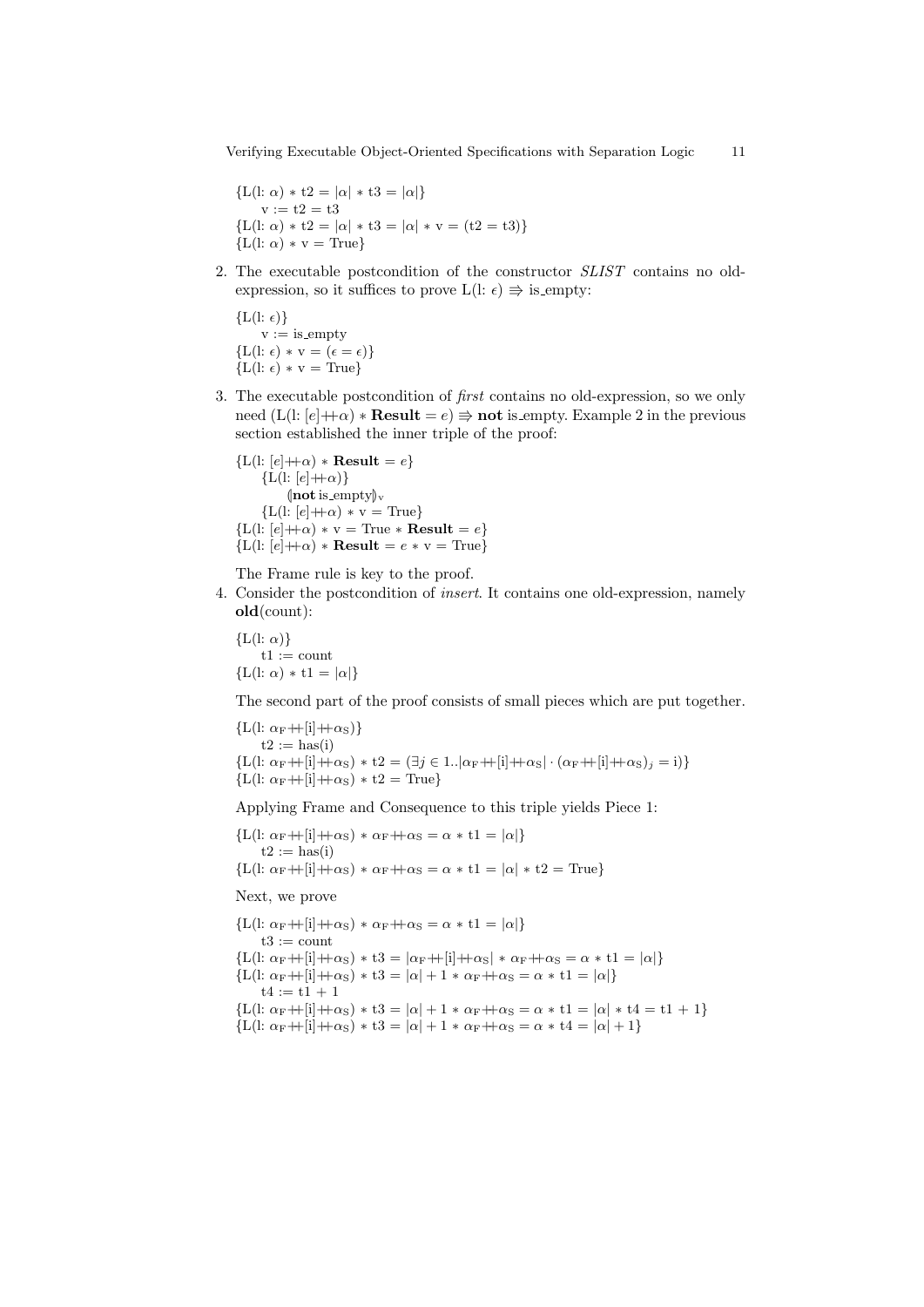$t5 := t3 = t4$  ${L(1: \alpha_F + [i] + \alpha_S) * t3 = |\alpha| + 1 * \alpha_F + \alpha_S = \alpha * t4 = |\alpha| + 1 * t5 = (t3 = t4)}$  ${L(l: \alpha_F + [i] + \alpha_S) * \alpha_F + \alpha_S = \alpha * t5 = True}$ 

Applying Frame establishes Piece 2:

 ${L(1: \alpha_F + |i| + \alpha_S) * \alpha_F + \alpha_S = \alpha * t1 = |\alpha| * t2 = True}$  $t3 := \text{count}$  $t4 := t1 + 1$  $t5 := t3 = t4$  ${L(1: \alpha_F + [i] + \alpha_S) * \alpha_F + \alpha_S = \alpha * t5 = True * t2 = True}$ 

Here is Piece 3:

 ${L(1: \alpha_F + [i] + \alpha_S) * \alpha_F + \alpha_S = \alpha * t5 = True * t2 = True}$  $v := t2$  and  $t5$  ${L(l: \alpha_F + [i] + \alpha_S) * \alpha_F + \alpha_S = \alpha * t5 = True * t2 = True * v = (t2 \text{ and } t5)}$  ${L(l: \alpha_F + |i| + \alpha_S) * \alpha_F + \alpha_S = \alpha * v = True}$ 

The proof is completed by putting the three pieces together, eliminating  $\alpha_F$ and  $\alpha$ <sub>S</sub> with the Auxiliary variable elimination rule, and applying Consequence to move  $(t1 = |\alpha|)$  and  $(v = True)$  out from under the quantifiers to the top level in the precondition and postcondition respectively.  $\hfill \Box$ 

### 5 Class invariant verification

Consider an executable assertion B which should hold at program point pp. If the separation logic predicate P holds at  $pp$  and  $P \Rightarrow B$ , then B is verified for pp. This technique can be used to verify executable assert statements and loop invariants, for example.

Class invariants<sup>10</sup> (henceforth simply called invariants) are verified in a similar way. Since an invariant protocol [16] always specifies the points in a program where an invariant, say B, should hold, B is verified if it is verified for all such points.

Another technique is to annotate an invariant B with a separation logic predicate P which characterizes the states in which the invariant should hold. If P  $\Rightarrow$  B, then B is verified. This offers a flexible scheme if annotations are given on the level of individual invariant clauses.

Examples. Consider the following invariant clauses, reproduced from the bottom of class SLIST in Figure 1:<sup>11</sup>

#### invariant

count non negative:  ${L(l: \alpha)}$  count  $>= 0$ empty\_definition:  ${L(l: \alpha)}$  is empty = (count = 0)

 $\overline{^{10}}$  Also called *object invariants*.

<sup>&</sup>lt;sup>11</sup> These are public invariants, as opposed to private representation invariants (which is how the term 'invariant' is used in the  $Spec \#$  literature, e.g. [17]). Private invariants can be verified in a similar way.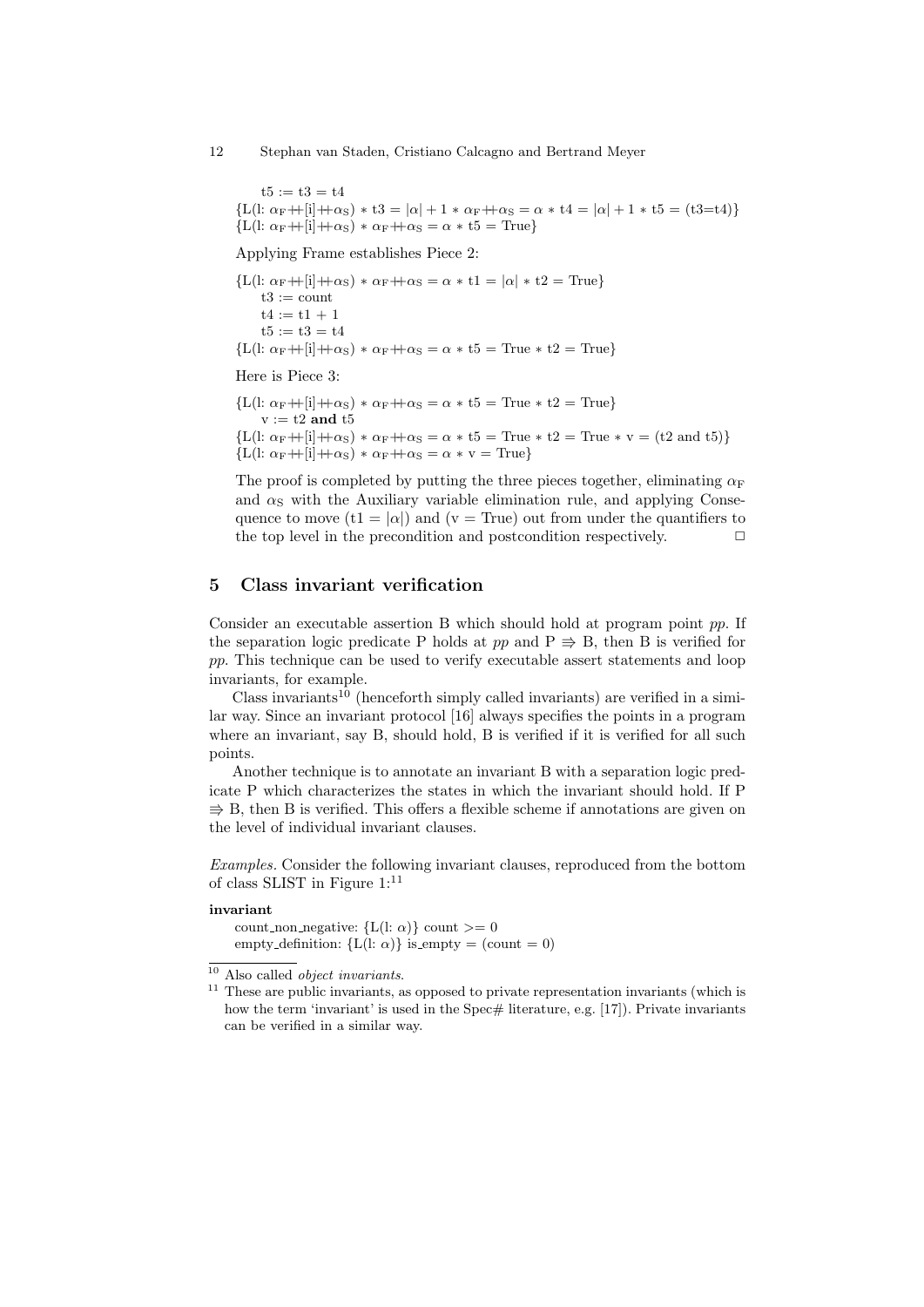1. For the clause named *count\_non\_negative*,  $L(l: \alpha) \Rightarrow$  (count  $>= 0$ ) holds:

 ${L(l: \alpha)}$  $\mathbf{t} := \text{count}$  ${L(l: \alpha) * t = |\alpha|}$  $\mathbf{v}:=\mathbf{t}>=0$  ${L(1: \alpha) * t = |\alpha| * v = (t \ge 0)}$  ${L(l: \alpha) * v = True}$ 

2. The invariant clause *empty\_definition* is verified similarly:

 ${L(l: \alpha)}$  $t1 :=$  is empty  ${L(l: \alpha) * t1 = (\alpha = \epsilon)}$  $t2 := \mathrm{count}$  ${L(l: \alpha) * t2 = |\alpha| * t1 = (\alpha = \epsilon)}$  $t3 := t2 = 0$  ${L(l: \alpha) * t2 = |\alpha| * t1 = (\alpha = \epsilon) * t3 = (t2 = 0)}$  ${L(l: \alpha) * t1 = (\alpha = \epsilon) * t3 = (|\alpha| = 0)}$  $\rm v$  :=  $\rm t1$  =  $\rm t3$  ${L(l: \alpha) * t1 = (\alpha = \epsilon) * t3 = (|\alpha| = 0) * v = (t1 = t3)}$  $\left\{ L(l\colon \alpha)\ast v = \left( (\alpha = \epsilon) = (|\alpha| = 0) \right) \right\}$  ${L(l: \alpha) * v = True}$ 

 $\Box$ 

The fact that the structural rules of separation logic are sound provides a simple way to show that a verified invariant clause holds at a particular program point. The following rules can also be used when verifying other executable assertions:  $\real^{12}$   $\real^{13}$ 

$$
\frac{P \Rightarrow B}{(P * Q) \Rightarrow B}
$$
Frame'  
\n
$$
\frac{P \Leftrightarrow Q \quad P \Rightarrow B}{Q \Rightarrow B}
$$
Conseq'  
\n
$$
\frac{P \Rightarrow B}{(\exists x \cdot P) \Rightarrow B}
$$
AuxVarElim'  
\n
$$
\frac{P \Rightarrow B \quad Q \Rightarrow B}{(P \lor Q) \Rightarrow B}
$$
Disj'  
\nand others.

 $\frac{12}{12}$  Similar rules can be given for P,Q  $\Rightarrow$  B.

 $^{13}$  These rules are independent of the structure of B. Rules also exist which do depend on its structure. For example, if  $P_1 \Rightarrow B_1$  and  $P_2 \Rightarrow B_2$ , then  $(P_1 * P_2) \Rightarrow (B_1$  $par_and B<sub>2</sub>$ ). This rule allows concurrency in executable assertions.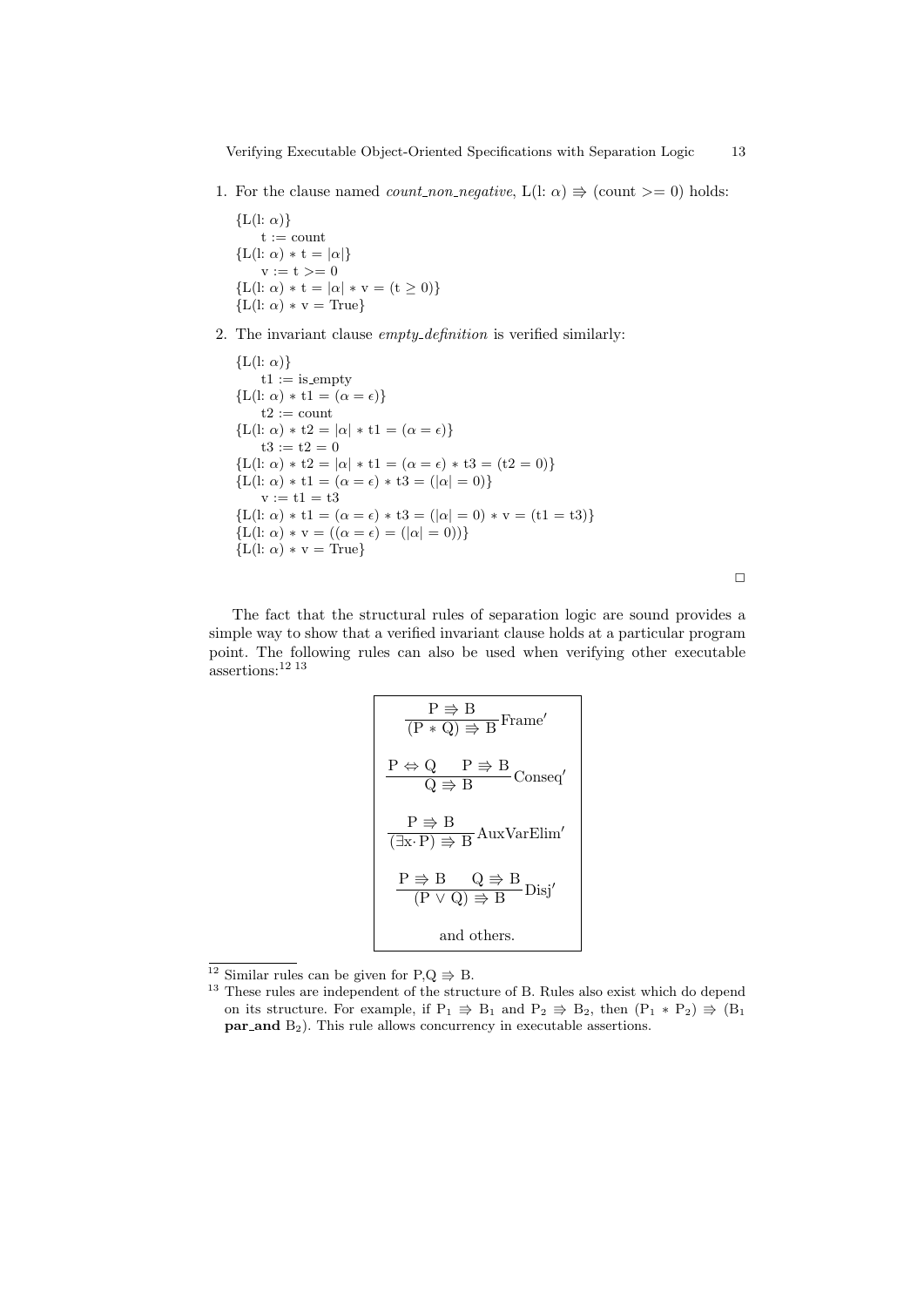The Frame' rule does not need any side-condition, since the translation of B will modify only fresh variables, i.e. variables not free in Q. Note the way Conseq' is written: if  $P \Rightarrow B$  and  $Q \Rightarrow P$ , then  $Q \Rightarrow B$  does not necessarily hold (example  $3$  in Section  $7.1$  provides a counterexample). In the AuxVarElim' rule, the variable x may not be free in B.

Example. If a program containing class SLIST from Figure 1 is verified, then it follows as a consequence of the separation logic specification that both invariant clauses hold in the visible states [8] of SLIST. In other words, both clauses are established by the constructor and hold on entry and exit of all other public features. Since each clause B is verified, we know  $L(l: \alpha) \Rightarrow B$ . In the following proofs the  $\Rightarrow$  B' part is omitted.

1. Upon exit from SLIST:

$$
\frac{L(l: \alpha)}{L(l: \epsilon) * \alpha = \epsilon} \text{Frame}'
$$
\n
$$
\frac{L(l: \alpha) * \alpha = \epsilon}{L(l: \epsilon) * \alpha = \epsilon} \text{Conseq}'
$$
\n
$$
\frac{\exists \alpha \cdot L(l: \epsilon) * \alpha = \epsilon}{L(l: \epsilon) * \text{True}} \text{Conseq}'
$$
\n
$$
\frac{L(l: \epsilon) * \text{True}}{L(l: \epsilon)} \text{Conseq}'
$$

2. Upon entry to remove\_first:

| $L(l: \alpha)$                                                  |             |
|-----------------------------------------------------------------|-------------|
| L(l: $\alpha$ ) * $\alpha = \beta$                              | Frame'      |
| L(l: $\beta$ ) * $\alpha = \beta$                               | Conseq'     |
| $\exists \alpha \cdot L(l: \beta) * \alpha = \beta$             | AuxVarElim' |
| $L(l: \beta)$                                                   | Conseq'     |
| L(l: $\beta$ ) * $\beta = [e] + \alpha$                         | Frame'      |
| L(l: $[e] + \alpha$ ) * $\beta = [e] + \alpha$                  | Conseq'     |
| $\exists \beta \cdot L(l: [e] + \alpha) * \beta = [e] + \alpha$ | AuxVarElim' |
| L(l: $[e] + \alpha$ )                                           | Conseq'     |
|                                                                 |             |

3. For the exit of *insert*, we start with  $L(l: \beta)$  which was derived in the previous proof.

| $L(l: \beta)$                                                                                                           | · Frame'    |
|-------------------------------------------------------------------------------------------------------------------------|-------------|
| L(l: $\beta$ ) * $\beta = (\alpha_F + [i] + \alpha_S) * \alpha_F + \alpha_S = \alpha$                                   | AuxVarElim' |
| $\overline{\exists \beta \cdotp L(l\colon \beta) * \beta} = (\alpha_F + [i] + \alpha_S) * \alpha_F + \alpha_S = \alpha$ | Conseq'     |
| L(l: $\alpha_F +  i  + \alpha_S$ ) * $\alpha_F + \alpha_S = \alpha$                                                     | AuxVarElim' |
| $\exists \alpha_S \cdot L(l: \alpha_F +  i  + \alpha_S) * \alpha_F + \alpha_S = \alpha$                                 | AuxVarElim' |
| $\exists \alpha_F, \alpha_S$ . L(l: $\alpha_F + [i] + \alpha_S$ ) * $\alpha_F + \alpha_S = \alpha$                      |             |
|                                                                                                                         |             |

 $\Box$ 

In effect we create fine-grained invariant protocols by annotating invariant clauses: the predicate abstractly specifies the program points where they should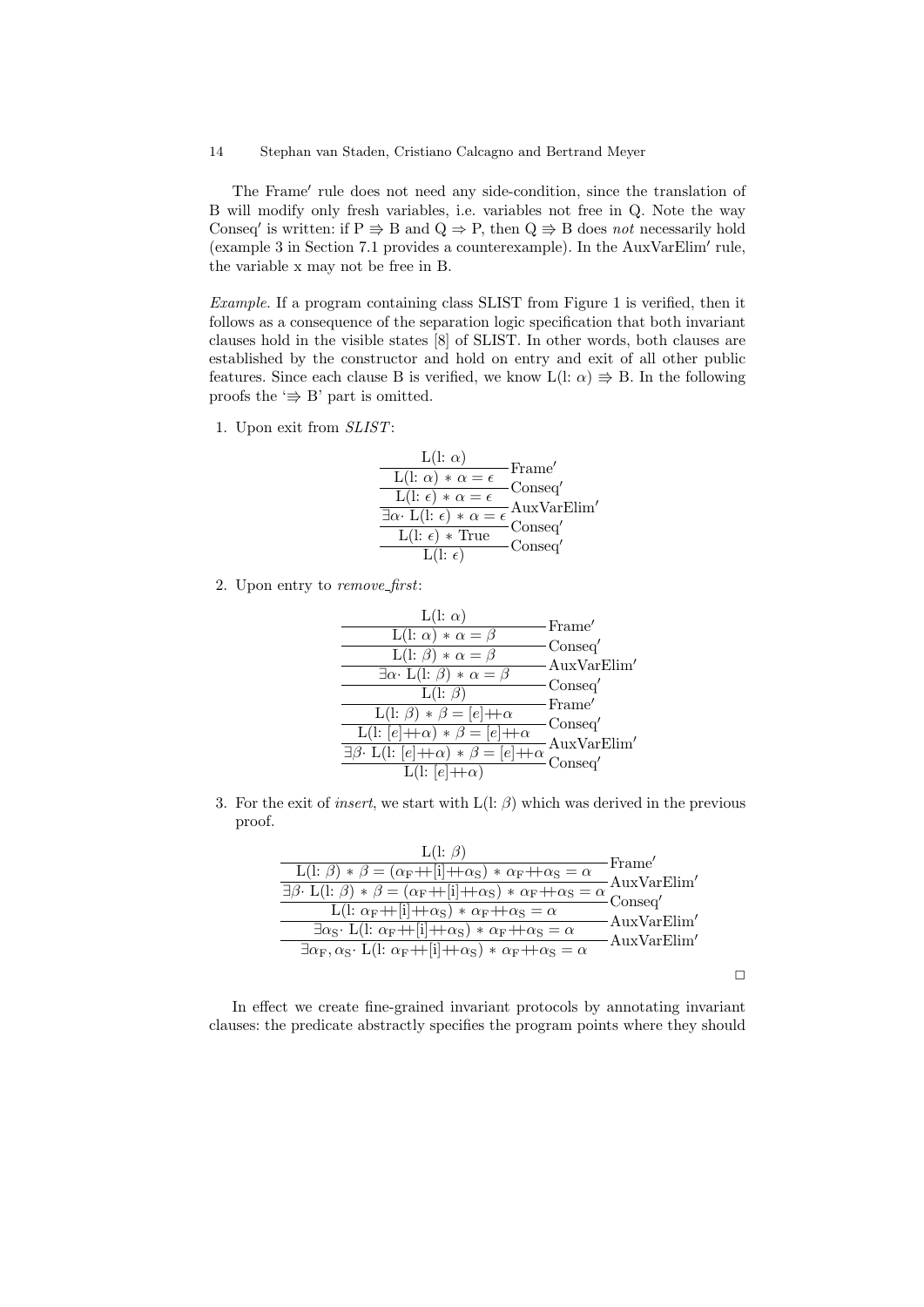hold, and invariants can be verified, i.e. guaranteed, to hold there. One can refine this idea to create more sophisticated invariant protocols.

Example. Here is a sound invariant protocol for single-inheritance programs where subclasses can refine individual invariant clauses.  $\Gamma$  maps a class name and invariant clause name to the invariant specification predicate and Boolean expression. Two rules distinguish the case where class C introduces an invariant clause named inv from the case where C inherits and refines inv from its parent  $C^{\prime}$ :

$$
\forall i \in (1..n) \cdot (P * Current : C) \Rightarrow B_i
$$
\n
$$
\overline{\Gamma \vdash_i \text{introduce inv: } \{P\} \langle B_1 \rangle \text{ and } \dots \text{ and } \langle B_n \rangle \text{ in } C}
$$
\n
$$
C' \prec_1 C
$$
\n
$$
\Gamma(C.inv) = \{P\} B
$$
\n
$$
B = \langle B_1 \rangle \text{ and } \dots \text{ and } \langle B_n \rangle
$$
\n
$$
P \Leftrightarrow (P' * R)
$$
\n
$$
\forall i \in (1..n) \cdot (P' * Current : C') \Rightarrow B_i
$$
\n
$$
\forall j \in (1..m) \cdot (P' * Current : C') \Rightarrow B'_j
$$
\n
$$
\overline{\Gamma \vdash_i \text{ inherit inv: } \{P'\} \text{ B and } \langle B'_1 \rangle \text{ and } \dots \text{ and } \langle B'_m \rangle \text{ in } C'}
$$

The above invariant protocol guarantees that whenever 'inv:  $\{P\}$  B' appears in class C, then  $\forall x \leq C$  P[x/**Current**]  $\Rightarrow$  B[x/**Current**] where x is fresh. The soundness proof uses the fact that if  $P \Rightarrow B$  and  $P \Rightarrow B'$ , then  $P \Rightarrow (B \text{ and } B')$ . Enclosing an expression in angle-brackets provides it with a side-effect scope.  $\Box$ 

### 6 Model-based specifications

Since executable specifications are frequently not very expressive, model classes and model-based contracts are sometimes used to strengthen them [9, 10].

Example. Consider the interface of model class SEQUENCE in Figure 3. It provides an abstraction of immutable sequences for specification purposes. Class SLIST can be specified in terms of SEQUENCE, as the interface extract in Figure 4 shows. Note that SLIST now has a model query, namely model, which returns the immutable sequence abstraction of an SLIST instance at the point when it is called. A comparison of *remove* first's specification in Figures 1 and 4 shows that the model-based specification involves the element values stored in an SLIST instance and not just their number.  $\Box$ 

The following three problems are typically not easy to solve with conventional techniques [18, 19]:

- 1. Devising semantics for model classes and proving their implementations correct.
- 2. Giving a semantics to model queries, such as model in Figure 4, and proving their implementations correct.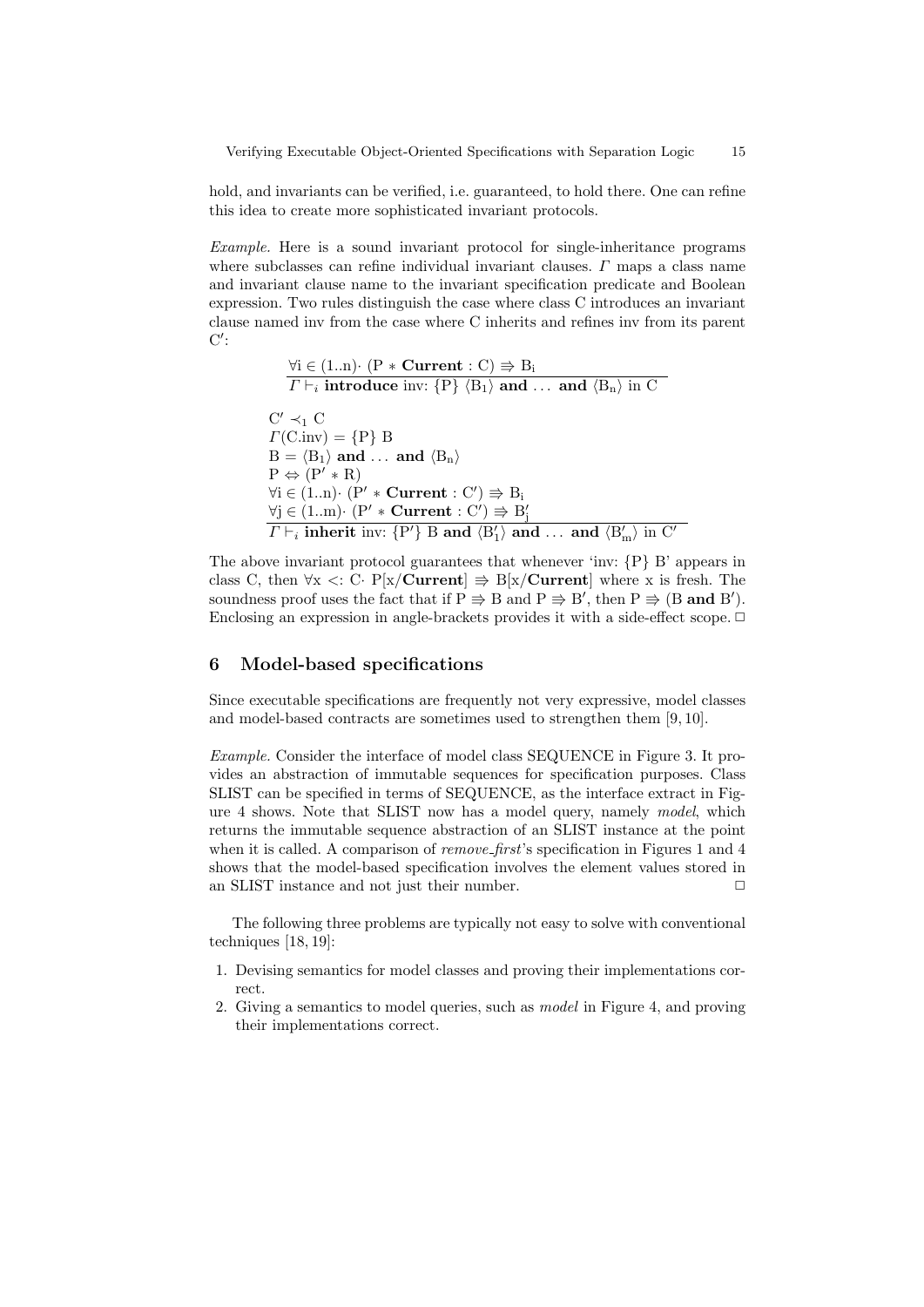```
class SEQUENCE
define x.SEQ@SEQUENCE(s: \alpha) as ...
feature
    SEQUENCE
    dynamic \{True\} {SEQ(s: \epsilon)}
    cons(i: INT): SEQUENCE
    dynamic \{SEQ(s: \alpha)\} {SEQ(s: \alpha) * Result.SEQ(s: [i]++\alpha)}
    head: INT
    dynamic {SEQ(s: [e]++\alpha)} {SEQ(s: [e]++\alpha) * Result = e}
    tail: SEQUENCE
    dynamic \{SEQ(s: [e]+a)\} {SEQ(s: [e]+a) *Result.SEQ(s: \alpha)}
    is nil: BOOL
    dynamic {SEQ(s: \alpha)} {SEQ(s: \alpha) * Result = (\alpha = \epsilon)}
    eq(o: SEQUENCE): BOOL
    dynamic \{ \text{SEQ}(\text{s: } \alpha) * \text{o} . \text{SEQ}(\text{s: } \beta) \}.
                \{SEQ(s: \alpha) * o.SEQ(s: \beta) * Result = (\alpha = \beta)\}end
```
Fig. 3. The interface of model class SEQUENCE.

```
class SLIST
    . . .
feature
    . . .
    model: SEQUENCE
    dynamic {L(l: \alpha) } {L(l: \alpha) * Result.SEQ(s: \alpha)}
    executable {True} {True}
    remove first
    dynamic {L(1: [e]+ \alpha)} {L(1: \alpha)}executable {not model.is_nil} [model.eq(old(model).tail)}
    . . .
invariant
    . . .
    empty inv: {L( l: \alpha)} is empty = model.is nil
end
```
Fig. 4. An extract from class SLIST which uses model-based contracts.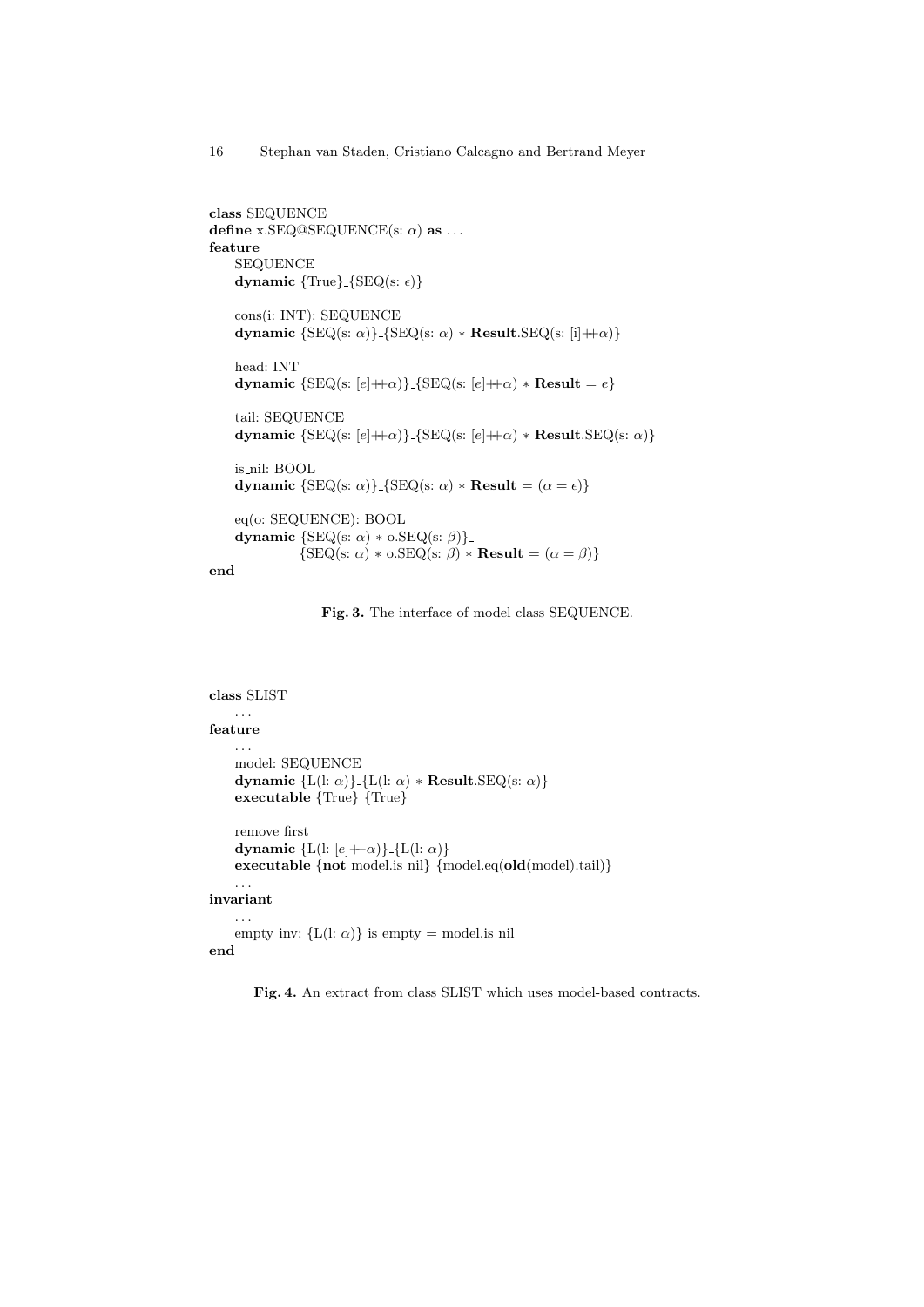Verifying Executable Object-Oriented Specifications with Separation Logic 17

3. Verifying model-based specifications, such as the model-based contract of remove first and the model-based invariant clause empty inv in Figure 4.

The first two problems can be solved with separation logic. Figures 3 and 4 show separation logic specifications for a model class and model query. Conventional separation logic proof systems can be used to verify their implementations. The third problem can then be addressed with the framework of this paper.

Examples. Consider the model-based specifications of class SLIST in Figure 4. Suppose that omitted features have the same separation logic specifications as in Figure 1.

1. For the invariant clause empty inv:

```
{L(l: \alpha)}t1 := is empty
{L(l: \alpha) * t1 = (\alpha = \epsilon)}t2 := \text{model}{L(l: \alpha) * t2.SEQ(s: \alpha) * t1 = (\alpha = \epsilon)}t3 := t2.is\_nil{L(1: \alpha) * t2.SEQ(s: \alpha) * t3 = (\alpha = \epsilon) * t1 = (\alpha = \epsilon)}{L(l: \alpha) * t3 = (\alpha = \epsilon) * t1 = (\alpha = \epsilon)}v := t1 = t3{L(l: \alpha) * t3 = (\alpha = \epsilon) * t1 = (\alpha = \epsilon) * v = (t1 = t3)}{L(l: \alpha) * v = True}
```
2. We next verify the postcondition of remove first which contains one oldexpression:

```
{L(l: [e]+ \alpha)}v1 := model
{L(l: [e]+ \alpha) * v1.SEQ(s: [e]+ \alpha)}The proof is completed by using v1.SEQ(s: [e] + \alpha) for R<sub>1</sub>:
{L(l: \alpha) * v1.SEQ(s: [e] + \alpha)}t1 := model
{L(l: \alpha) * t1.SEQ(s: \alpha) * v1.SEQ(s: [e] + \alpha)}t2 := v1.tail{L(l: \alpha) * t1. SEQ(s: \alpha) * v1. SEQ(s: [e] + \alpha) * t2. SEQ(s: \alpha)}{L(l: \alpha) * t1.SEQ(s: \alpha) * t2.SEQ(s: \alpha)}
     v := t1 \cdot eq(t2){L(l: \alpha) * t1. SEQ(s: \alpha) * t2. SEQ(s: \alpha) * v = (\alpha = \alpha)}{L(l: \alpha) * v = True}
```
 $\Box$ 

## 7 Relative purity and predicate extraction

#### 7.1 Relative purity

Side-effects in executable specifications conventionally complicate verification, since the logical predicates extracted from them cannot be imperative. Most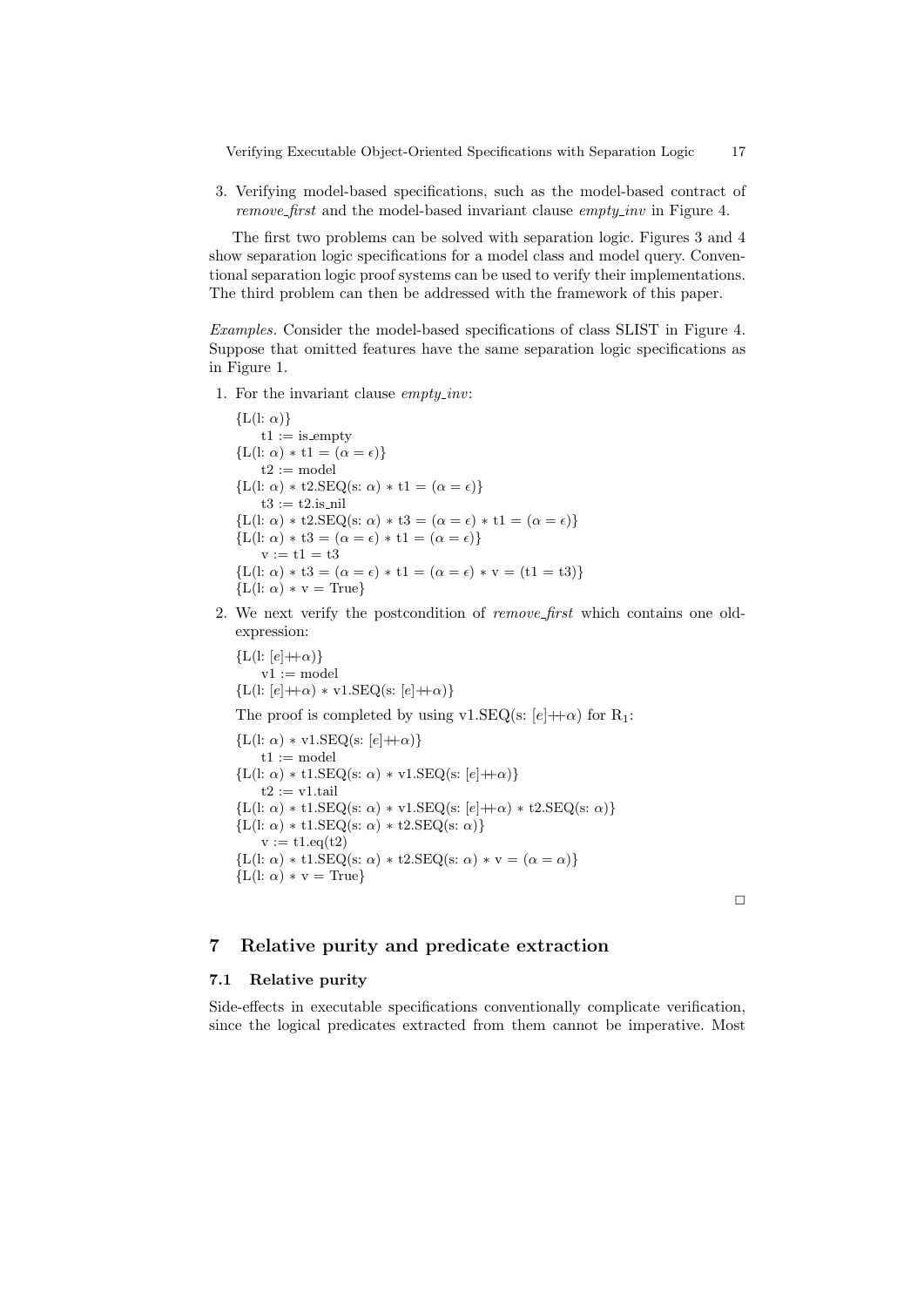techniques therefore impose some form of purity, i.e. side-effect freeness, on specification expressions. Purity comes in many flavors, such as strong purity, weak purity and observational purity [20, 21].

The verification techniques of this paper tolerate side-effects in executable specifications to a high degree. In fact, they use a novel notion of purity, namely relative purity. An executable assertion is pure or impure with respect to a given separation logic specification:

B is pure relative to  $P \stackrel{\text{def}}{=} \{P\}v := B\{P\}$ , where v is a fresh variable.

This means informally that B can be evaluated in a state satisfying P, and that the evaluation will preserve P. Similarly, for an executable assertion B containing the list of **old**-expressions **old** $(E_1), \ldots$ **old** $(E_n)$ :

B is pure relative to P,Q  $\stackrel{\text{def}}{=} \exists R \cdot \{P\}(v_1 := E_1, \ldots, v_n := E_n)\{P * R\}$  and  ${Q * R}$ v := B[v<sub>1</sub>; ... ; v<sub>n</sub>] ${Q}$ 

where v,  $v_1, \ldots, v_n$  are fresh variables and  $B[v_1; \ldots; v_n]$  is defined as before. The following lemmas follow from the definitions by the rule of Consequence:

If 
$$
P \Rightarrow B
$$
, then B is pure relative to P.  
If  $P,Q \Rightarrow B$ , then B is pure relative to P,Q.

Examples. Consider the specification of class SLIST in Figure 1.

1. Suppose we replace the executable postcondition of insert with an assertion B for which  $(B)<sub>v</sub>$  is given by:

 $t :=$  remove\_first  $insert(t)$  $v := \text{has}(i)$ 

B is pure relative to the separation logic postcondition of insert because one can prove<sup>14</sup> ( $\exists \alpha_F, \alpha_S$ · L(l:  $\alpha_F + |i| + \alpha_S$ ) \*  $\alpha_F + \alpha_S = \alpha$ )  $\Rightarrow$  B.

2. Suppose B is an assertion for which  $(\mathbb{B})_v$  is:

 $insert(4)$  $v := \textbf{not}$  is empty

B is not pure relative to L(l:  $\alpha$ ). We cannot complete the following proof attempt, since the needed implication does not necessarily hold:

 ${L(1: \alpha)}$  $insert(4)$  $\{\exists \alpha_F, \alpha_S \cdot L(l: \alpha_F + [4] + \alpha_S) * \alpha_F + \alpha_S = \alpha\}$  $v := \textbf{not}$  is empty  $\{\exists \alpha_F, \alpha_S : L(l: \alpha_F + [4] + \alpha_S) * \alpha_F + \alpha_S = \alpha\}$ // An implication is needed to establish:  ${L(l: \alpha)}$ 

 $^{14}$  The proof uses axiom information  $\left[4\right]$  expressed in L sorted. The rule of Disjunction can combine subproofs arising from a case split on  $\alpha_F = \epsilon$ .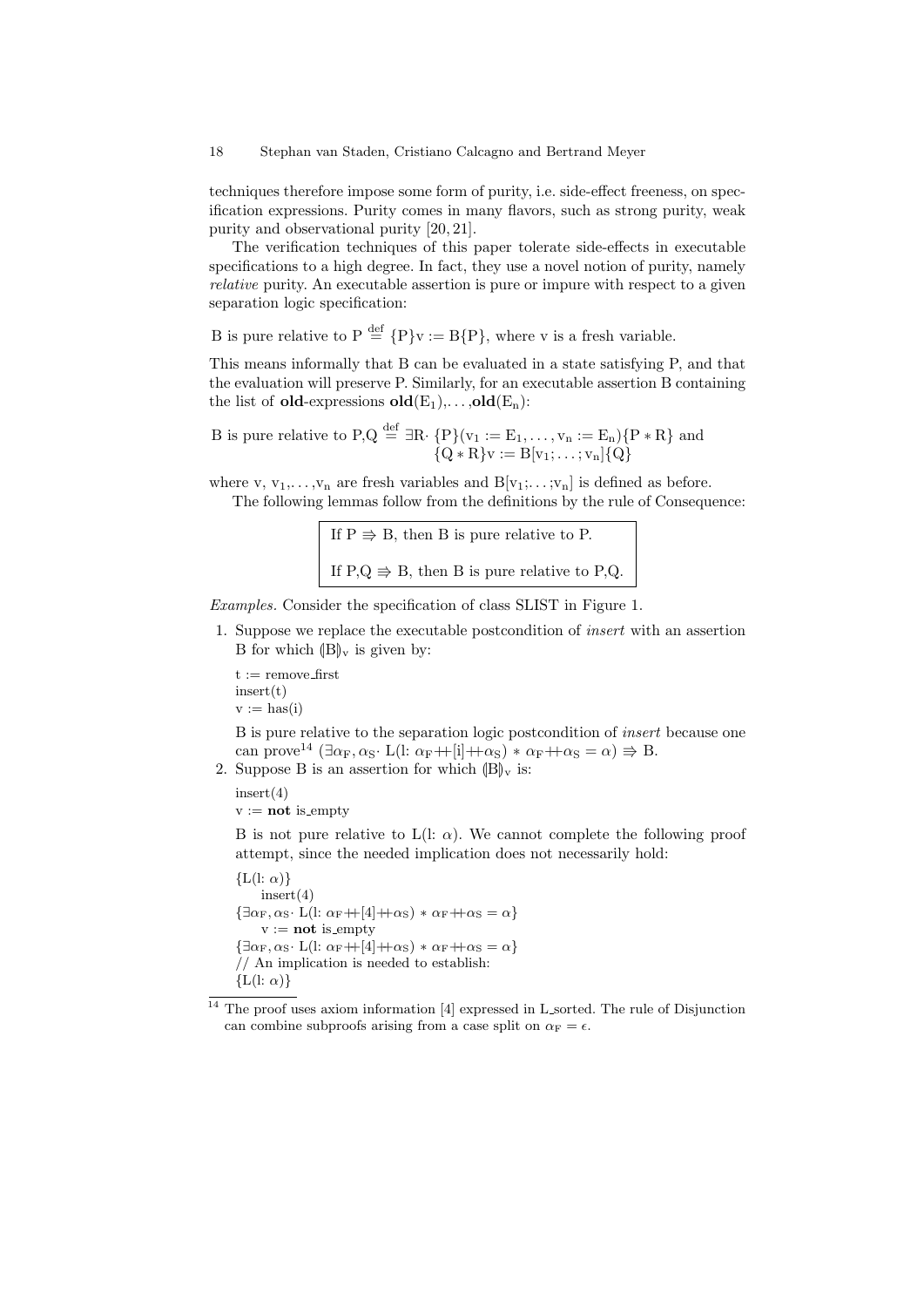A counterexample showing that B is not pure relative to P in the context of class C comprises:

- (a) a verified implementation of C and all classes transitively used by it;
- (b) an execution trace where B is evaluatated in an initial state satisfying P that either faults or terminates in a state not satisfying P.
- 3. We use B from the previous example and show  $(\exists \alpha \cdot L(l: \alpha)) \Rightarrow B:$

 $\{\exists \alpha \cdot L(l: \alpha)\}\$ insert(4)  $\{\exists \alpha, \alpha_{\rm F}, \alpha_{\rm S} \cdot L(l: \alpha_{\rm F} + [4] + \alpha_{\rm S}) * \alpha_{\rm F} + \alpha_{\rm S} = \alpha\}$  $v := \textbf{not}$  is empty  $\{\exists \alpha, \alpha_F, \alpha_S \cdot L(l: \alpha_F + [4] + \alpha_S) * v = \text{True} * \alpha_F + \alpha_S = \alpha\}$  $\{\exists \alpha \cdot L(l: \alpha) * v = True\}$ 

So B is pure with respect to  $\exists \alpha$  L(l:  $\alpha$ ).

- Since  $L(l: \alpha) \Rightarrow (\exists \alpha \cdot L(l: \alpha))$ , this example and the previous one show that if  $P \Rightarrow Q$  and  $Q \Rightarrow B$ , then  $P \Rightarrow B$  does not hold in general.
- 4. Let B be any executable assertion without old-expressions. B is always pure relative to False. If B never faults, then it is also pure relative to True.  $\Box$

Any notion of purity which classifies side-effects as intrinsically harmful or not will rule out executable assertions that programmers might want to write. Relative purity judges whether a side-effect is harmful or not only with respect to the properties one wants to establish. For example, the side-effects in B of examples 2 and 3 are harmless with respect to  $\exists \alpha$ . L(l:  $\alpha$ ), but harmful with respect to  $L(1; \alpha)$ . This is so because the side-effect of inserting 4 in a sorted list will maintain a list structure (what the first purity specification states), but not a list structure with the same elements (what the second specification demands). The concept of relativity pervades verification already, since code is only correct or incorrect relative to a specification. We adopt it also for purity.

Relative purity guarantees soundness of reasoning and does not impose unnecessary constraints on executable assertions. An executable assertion is free to perform any side-effect as long as nothing happened from the perspective of the separation logic specification. Runtime assertion checking does nothing relative to the specification of a verified program. An executable assertion can even print 'Hello World!' if the specification permits it. Purity is in the eye of the asserter.

#### 7.2 Predicate extraction

Programmers are conventionally encouraged to specify sets of states with computations. Hoare-style verification cannot do much with computations – it needs predicates. So conventional verification approaches, including the Spec# system [2] and JML toolset [22], have to extract predicates from computations. This can be achieved in various ways: as long as there is an agreed-upon mapping from computations to predicates, the computations can be seen as syntactic sugar for predicates.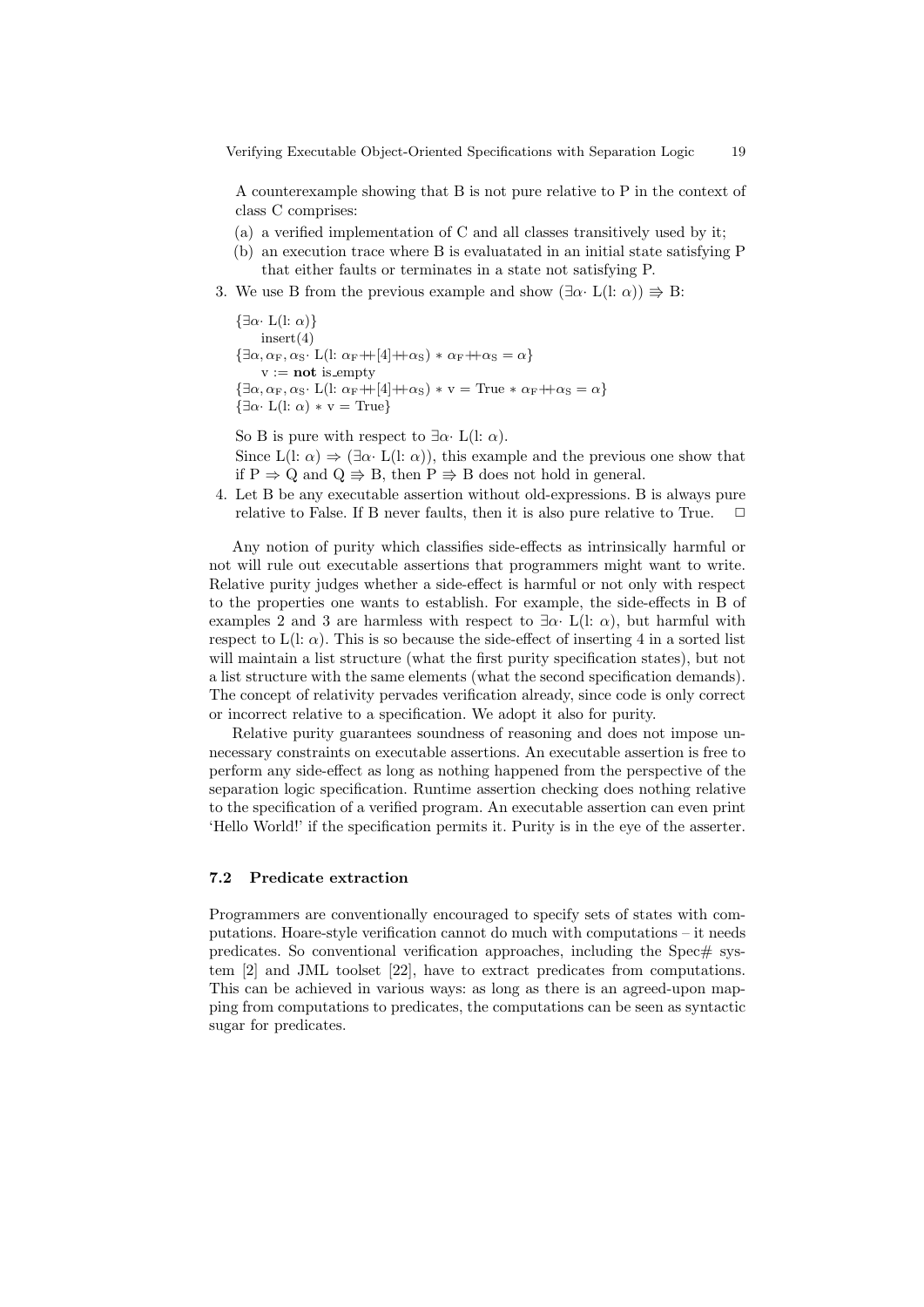When given an executable assertion B without old-expressions<sup>15</sup>, one possibility is to extract a predicate P which follows from B. This is described by the connecting implication  $B \Rightarrow P$ , which informally means that B evaluating to True is sufficient to conclude P. Here is a formal definition:

 $B \Rightarrow P \stackrel{\text{def}}{=} \forall Q$  if  $Q \Rightarrow B$  then  $Q \Rightarrow P$ , where v is fresh.

If  $B \Rightarrow P$ , then  $P \Rightarrow B$  does not necessarily hold. However, the best predicate that can be extracted in this way, i.e. the strongest P such that  $B \Rightarrow P$ , is precisely the weakest P such that  $P \Rightarrow B$ . So if we define

 $Best(B) \stackrel{\text{def}}{=} \bigvee_{Q \in \{R | R \Rightarrow B\}} Q$ 

then the following lemmas hold:

```
1. Best(B) \Rightarrow B and B \Rightarrow Best(B), i.e. Best(B) \Leftrightarrow B2. B \Rightarrow P iff Best(B) \Rightarrow P3. If P \Rightarrow B then P \Rightarrow Best(B)
```
Since  $Best(B) \Leftrightarrow B$ , the predicate  $Best(B)$  can be seen as the exact logical counterpart of B.

Examples. Let us ignore inheritance and suppose an implementation of class SLIST in Figure 1 maintains its stored elements in a list of linked nodes.

- 1. If is empty is implemented as a field in class SLIST, then  $Best(is\rule{1empt}{1empt}}) = (is\rule{1empt}{1empt}{1empt}} \rightarrow True).$
- 2. If *is\_empty* tests whether a field named 'head', which points to the first node, is Void, then  $Best(not is-empty) = (\exists x \cdot head \hookrightarrow x * x \neq Void).$
- 3. If has is implemented by a simple linear traversal of the nodes, then the predicate  $Best(\text{has}(i))$  denotes that i is encountered inside a node before the next node pointer becomes **Void**. Note that  $Best(has(i))$  is too weak to rule out a cyclic or frying-pan [23] list. Such a list does not even have to contain i in order to satisfy  $Best(has(i))$ , because the definition does not demand termination of has(i).  $\Box$

As these examples show, the logical counterparts of executable assertions are often very weak. Predicate extraction techniques will have to map computations into stronger predicates in order to verify method bodies. Such predicates are similar in flavor to the ones used in this paper, and do not follow from the executable ones.

Our approach uses predicates rather than computations to characterize states. It views the separation logic specification as the primary one for verification.

 $^{15}$  The treatment can be generalized to executable assertions with old-expressions.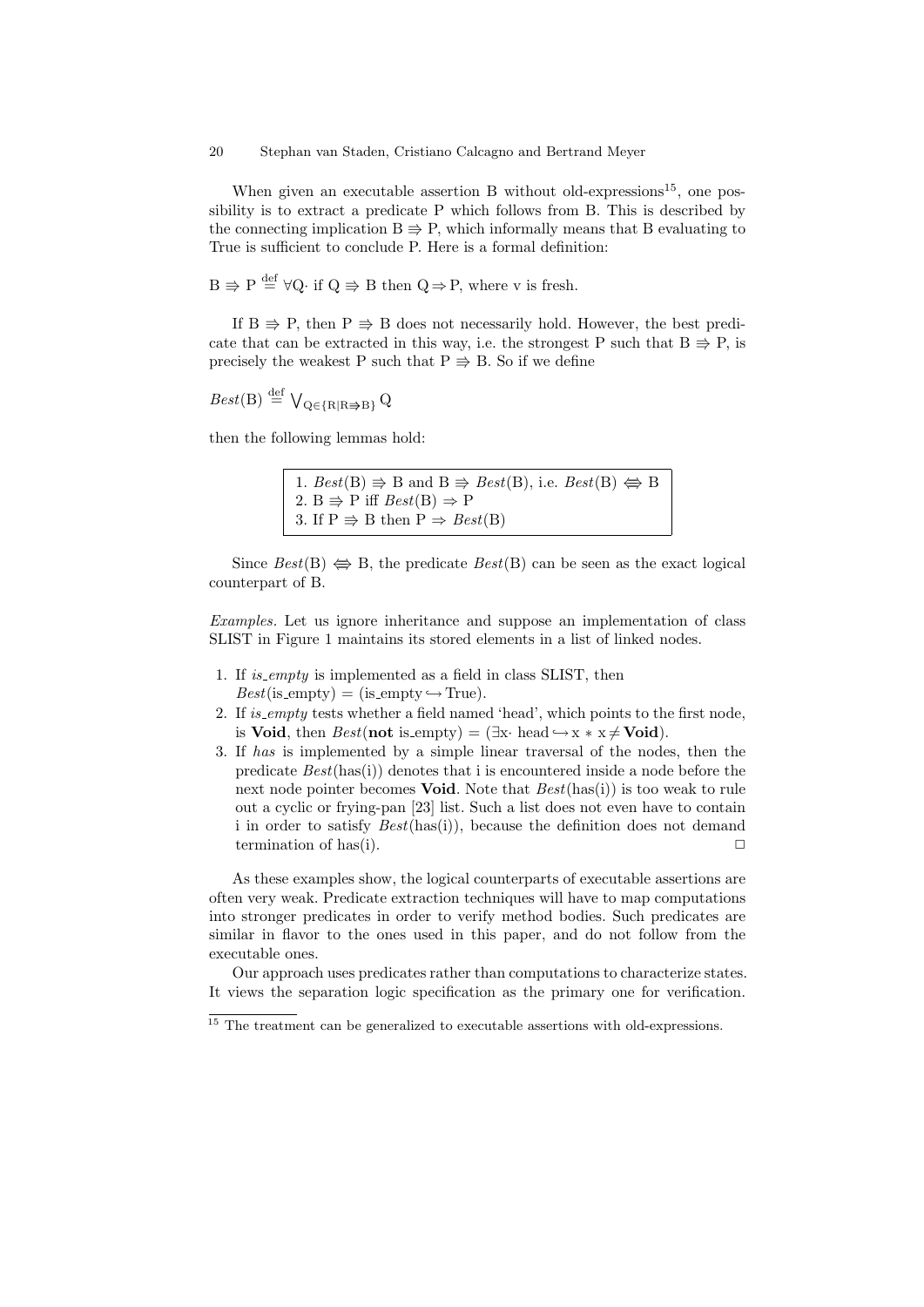There is no extraction of predicates, and verification treats executable assertions as computations which should evaluate to True. We do not verify the program using its executable assertions, we verify the program and its executable assertions.

### 8 Implementation

We extended jStar [6] to provide fully automatic verification of executable O-O assertions with respect to separation logic specifications. The implementation leverages mechanisms which are present in jStar and most separation logic proof tools: symbolic execution, implication checking and frame inference. Symbolic execution and implication checking are the basic ingredients for proving connecting implications. For example, when proving  $P \Rightarrow B$ , jStar executes v := B in the symbolic state P to obtain a symbolic state P'. It then checks whether  $P' \Rightarrow$  $(P * v = True)$ . For executable postconditions, the results of old-expressions are inferred automatically with frame inference and not specified manually. Suppose jStar must prove the connecting implication  $P,Q \Rightarrow C$ , where C contains a single old-expression **old**(E). Executing  $v_1 := E$  in the symbolic state P yields a resulting symbolic state  $P'$ . Frame inference next determines the symbolic result R of E in  $P' \vdash P * R$ . Then  $w := C[v_1]$  is executed in the symbolic state  $Q * R$  and yields a symbolic state Q'. Finally, jStar checks whether  $Q' \Rightarrow (Q * w = True)$ .

The implementation can easily handle the examples presented in this paper, which are available online at [24]. We do not foresee any fundamental obstacles in the broader application of this new verification method.

### 9 Conclusions and related work

The presented framework offers a sound and simple way to verify various executable specifications with separation logic. The notion of relative purity is central to the framework and embraces side-effects in executable assertions, thereby allowing programmers more freedom of expression compared to conventional verification approaches. The framework is well-suited to separation logic proof tools and implemented in jStar.

Regarding related work, separation logic [11, 13] offers local reasoning for heap-manipulating programs and is central to the framework. Its adaptation to object-orientation [14, 5, 4] is especially relevant. Abstract predicate families [14, 15, 5] provide high levels of abstraction in specifications and proofs of O-O programs. Our presentation builds upon proof systems [5, 4] which incorporate them.

Executable specifications are embodied in programming languages such as Eiffel [1] and Spec# [2]. Dedicated specification languages such as JML [3] also use them. JML includes model classes and allows model-based contracts [9]. Another library with model classes is MML [10]. Executable assertions offer several benefits in software development, including runtime checking [1, 27] and automated testing [28, 29].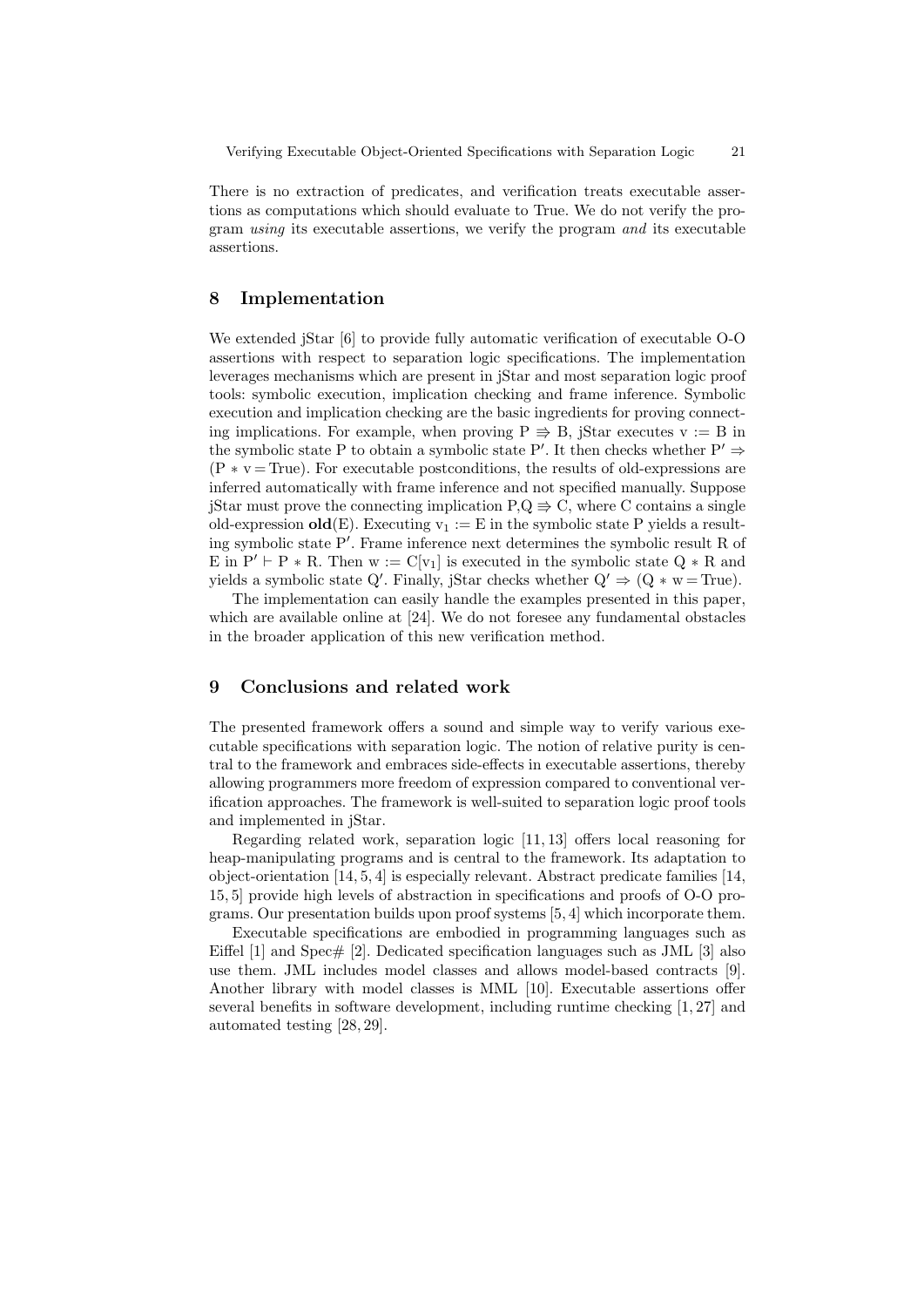The problem of obtaining the strongest P such that  $B \Rightarrow P$  amounts to finding the weakest footprint of B preserved by B which ensures B evaluates to True. This problem appears to be similar in flavor but more general than abduction [30, 31].

Conventional approaches to verification, including the  $Spec \#$  system [2] and JML toolset [22], extract predicates from assertions in a different way [17, 20]:

- 1. They do not use footprints. Well-formedness of the heap is exploited and any chain of references can be followed. Since a method can potentially modify any reachable object, the absence of footprints makes reasoning more global. Specifications must describe which objects are modified, because there might be external references to reachable objects. The aliasing problem arises because objects maintaining such references, or aliases, most likely depend on properties of the aliased objects. Approaches to the problem typically restrict or prevent aliases and/or operations on references. They include confinement, sharing and access control, ownership, immutability, uniqueness, information flow and escape analyses [32].
- 2. They impose purity constraints on the methods used in assertion expressions. Several notions of purity exist which prevent methods from changing the state [20, 21]. A strongly pure method has no side-effect at all. A weakly pure method does not change existing objects, but might allocate and modify new ones. An observationally pure method may modify existing objects, provided that the change is sufficiently encapsulated such that no other class can observe a change. Proving method purity becomes harder as the notion becomes more permissive. Weak purity can be proved with a combination of pointer and escape analysis [33], while a method's observational purity can be shown by proving that it simulates a weakly pure one from the perspective of other classes [21].
- 3. They encode pure methods and their contracts in first-order logic as uninterpreted functions and axioms respectively [20, 17, 34]. Checking wellformedness of pure method specifications is vital in this step, because inconsistent axiomatizations can result from unsatisfiable specifications or recursive specifications which are ill-founded [35]. A pure method call in an assertion is encoded as an application of the corresponding uninterpreted function. A loop, written in the stylized form of quantification over a finite domain (as in JML and Spec#), is directly encoded as a quantified formula. The reader is referred to [17] for assertion encoding details. Model class and model-based contract encoding is discussed in [19].

This paper shows that a marriage between executable specifications and separation logic-based reasoning is possible.

#### Acknowledgements

Special thanks to Matthew Parkinson and Sebastian Nanz for feedback on this work, and Matthew Parkinson for helping with the jStar implementation. Van Staden was supported by ETH Research Grant ETH-15 10-1. Calcagno was partially funded by EPSRC.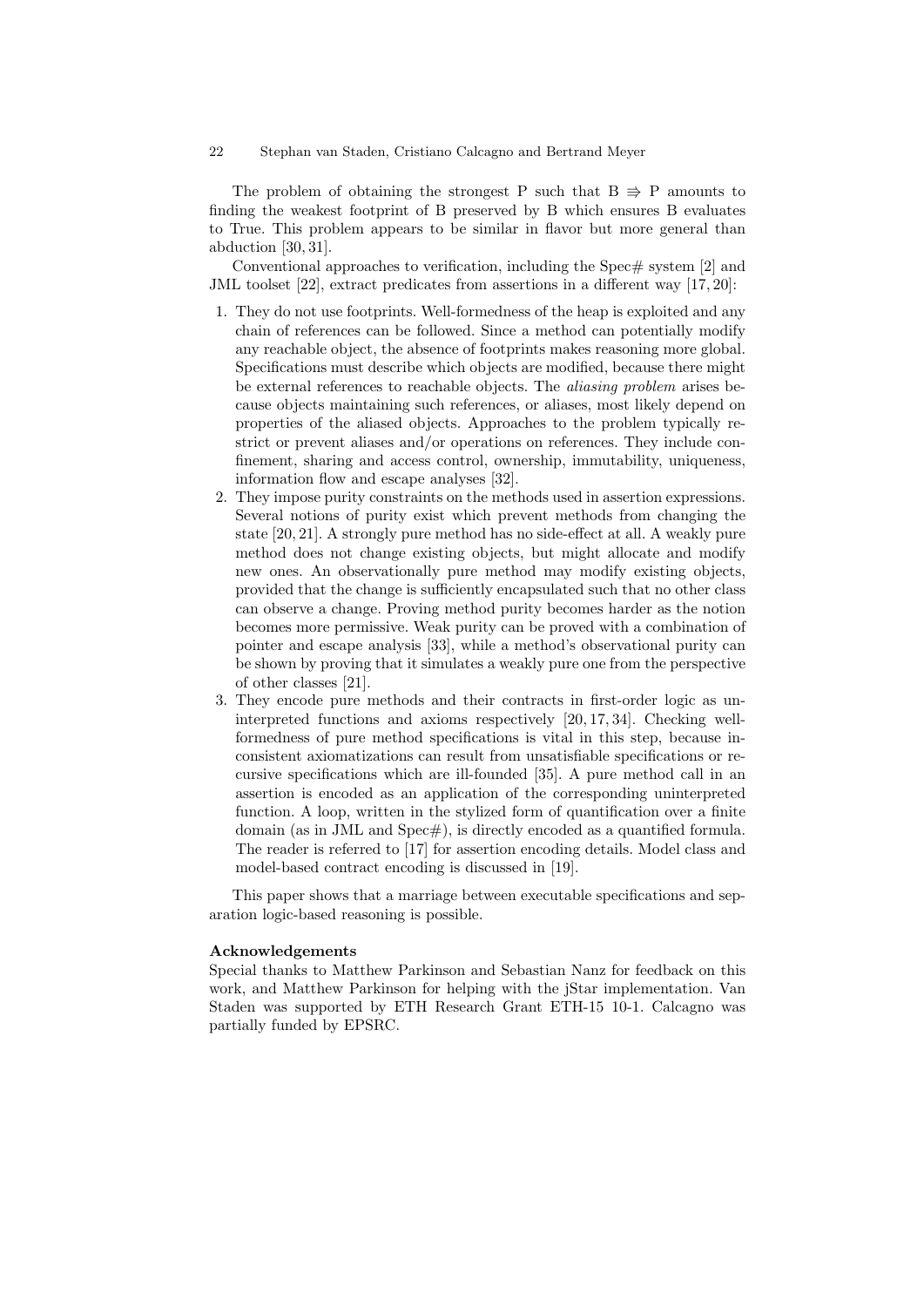#### References

- 1. ECMA International: Standard ECMA-367. Eiffel: Analysis, Design and Programming Language. 2nd edn. (June 2006)
- 2. Barnett, M., Leino, K.R.M., Schulte, W.: The Spec# programming system: An overview. In: CASSIS '05. Volume 3362 of LNCS., Springer (2005) 49–69
- 3. Leavens, G.T., Baker, A.L., Ruby, C.: Preliminary design of JML: a behavioral interface specification language for Java. SIGSOFT Softw. Eng. Notes 31(3) (2006) 1–38
- 4. Van Staden, S., Calcagno, C.: Reasoning about multiple related abstractions with MultiStar. Technical Report 666, ETH Zurich (2010)
- 5. Parkinson, M.J., Bierman, G.M.: Separation logic, abstraction and inheritance. In: POPL '08: Proceedings of the 35th annual ACM SIGPLAN-SIGACT symposium on Principles of programming languages, New York, NY, USA, ACM (2008) 75–86
- 6. Distefano, D., Parkinson J, M.J.: jStar: towards practical verification for Java. In: OOPSLA '08: Proceedings of the 23rd ACM SIGPLAN conference on Objectoriented programming systems languages and applications, New York, NY, USA, ACM (2008) 213–226
- 7. Jacobs, B., Smans, J., Piessens, F.: Verifying the composite pattern using separation logic. SAVCBS Composite pattern challenge track (2008)
- 8. Müller, P., Poetzsch-Heffter, A., Leavens, G.T.: Modular invariants for layered object structures. Science of Computer Programming 62(3) (2006) 253–286
- 9. Cheon, Y., Leavens, G., Sitaraman, M., Edwards, S.: Model variables: cleanly supporting abstraction in design by contract: Research articles. Softw. Pract. Exper. 35(6) (2005) 583–599
- 10. Schoeller, B., Widmer, T., Meyer, B.: Making specifications complete through models. In: Architecting Systems with Trustworthy Components. Volume 3938 of LNCS., Springer (2006) 48–70
- 11. O'Hearn, P.W., Reynolds, J.C., Yang, H.: Local reasoning about programs that alter data structures. In: CSL '01. Volume 2142 of LNCS., Springer (2001) 1–19
- 12. Raza, M., Gardner, P.: Footprints in local reasoning. Logical Methods in Computer Science 5(2:4) (2009) 1–27
- 13. Reynolds, J.C.: Separation logic: A logic for shared mutable data structures. In: LICS '02: Proceedings of the 17th Annual IEEE Symposium on Logic in Computer Science, Washington, DC, USA, IEEE Computer Society (2002) 55–74
- 14. Parkinson, M.J.: Local reasoning for Java. PhD thesis, University of Cambridge, Computer Laboratory. Technical Report UCAM-CL-TR-654 (November 2005)
- 15. Parkinson, M., Bierman, G.: Separation logic and abstraction. In: POPL '05: Proceedings of the 32nd annual ACM SIGPLAN-SIGACT symposium on Principles of programming languages, New York, NY, USA, ACM (2005) 247–258
- 16. Summers, A.J., Drossopoulou, S., Müller, P.: The need for flexible object invariants. In: IWACO '09: International Workshop on Aliasing, Confinement and Ownership in Object-Oriented Programming, New York, NY, USA, ACM (2009) 1–9
- 17. Leino, K.R.M., Schulte, W.: A verifying compiler for a multi-threaded objectoriented language. Software System Reliability and Security 9 (2007) 351–416
- 18. Leavens, G.T., Leino, K.R.M., M¨uller, P.: Specification and verification challenges for sequential object-oriented programs. Formal Aspects of Computing 19(2) (2007) 159–189
- 19. Darvas,  $\hat{A}$ ., Müller, P.: Faithful mapping of model classes to mathematical structures. IET Software 2(6) (2008) 477–499